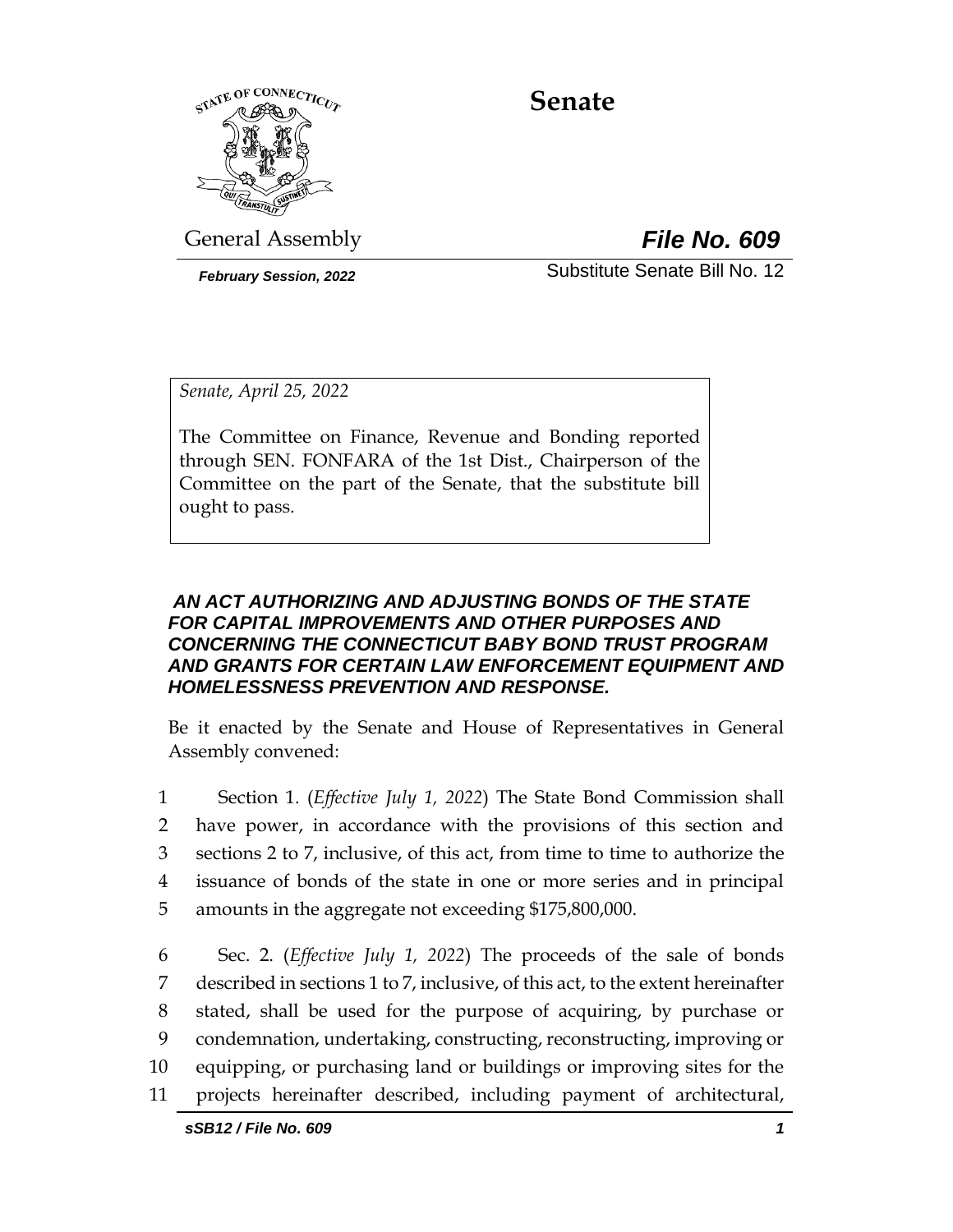engineering, demolition or related costs in connection therewith, or of payment of the cost of long-range capital programming and space utilization studies as hereinafter stated: (a) For the Office of Policy and Management: State matching funds 16 for projects and programs allowed under the Infrastructure Investment and Jobs Act, not exceeding \$75,000,000. (b) For the Connecticut Agricultural Experiment Station: For renovations and improvements to greenhouses at the Jenkins Laboratory, not exceeding \$800,000. (c) For the Department of Transportation: (1) Assisting municipalities to modernize existing traffic signal equipment and operations, not exceeding \$75,000,000; (2) Providing matching funds necessary for municipalities, school districts and school bus operators to submit federal grant applications in order to maximize federal funding for the purchase or lease of zero- emission electric school buses and electric vehicle charging infrastructure, not exceeding \$20,000,000; (3) Construction, alteration, renovation and improvement of noise barriers, not exceeding \$5,000,000. Sec. 3. (*Effective July 1, 2022*) All provisions of section 3-20 of the general statutes or the exercise of any right or power granted thereby which are not inconsistent with the provisions of sections 1 to 7, inclusive, of this act are hereby adopted and shall apply to all bonds authorized by the State Bond Commission pursuant to sections 1 to 7, inclusive, of this act, and temporary notes issued in anticipation of the money to be derived from the sale of any such bonds so authorized may be issued in accordance with said section 3-20 and from time to time renewed. Such bonds shall mature at such time or times not exceeding twenty years from their respective dates as may be provided in or pursuant to the resolution or resolutions of the State Bond Commission

authorizing such bonds.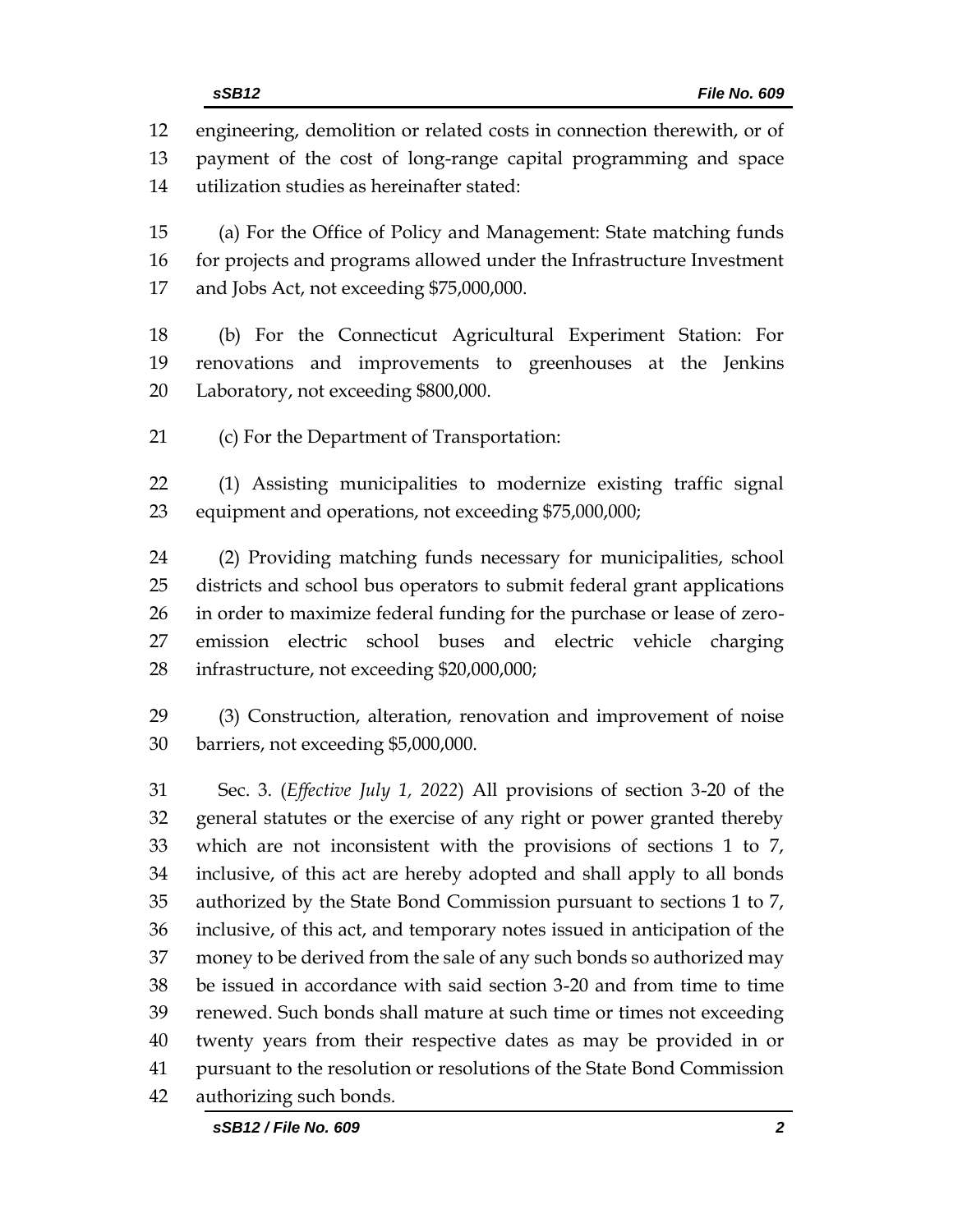Sec. 4. (*Effective July 1, 2022*) None of the bonds described in sections 1 to 7, inclusive, of this act, shall be authorized except upon a finding by the State Bond Commission that there has been filed with it a request for such authorization, which is signed by the Secretary of the Office of Policy and Management or by or on behalf of such state officer, department or agency and stating such terms and conditions as said commission, in its discretion, may require.

 Sec. 5. (*Effective July 1, 2022*) For the purposes of sections 1 to 7, inclusive, of this act, "state moneys" means the proceeds of the sale of bonds authorized pursuant to said sections 1 to 7, inclusive, or of temporary notes issued in anticipation of the moneys to be derived from the sale of such bonds. Each request filed as provided in section 4 of this act for an authorization of bonds shall identify the project for which the proceeds of the sale of such bonds are to be used and expended and, in addition to any terms and conditions required pursuant to said section 4, shall include the recommendation of the person signing such request as to the extent to which federal, private or other moneys then available or thereafter to be made available for costs in connection with any such project should be added to the state moneys available or becoming available hereunder for such project. If the request includes a recommendation that some amount of such federal, private or other moneys should be added to such state moneys, then, if and to the extent directed by the State Bond Commission at the time of authorization of such bonds, such amount of such federal, private or other moneys then available, or thereafter to be made available for costs in connection with such project, may be added to any state moneys available or becoming available hereunder for such project and shall be used for such project. Any other federal, private or other moneys then available or thereafter to be made available for costs in connection with such project shall, upon receipt, be used by the State Treasurer, in conformity with applicable federal and state law, to meet the principal of outstanding bonds issued pursuant to sections 1 to 7, inclusive, of this act, or to meet the principal of temporary notes issued in anticipation of the money to be derived from the sale of bonds theretofore authorized pursuant to said sections 1 to 7, inclusive, for the purpose of financing such costs,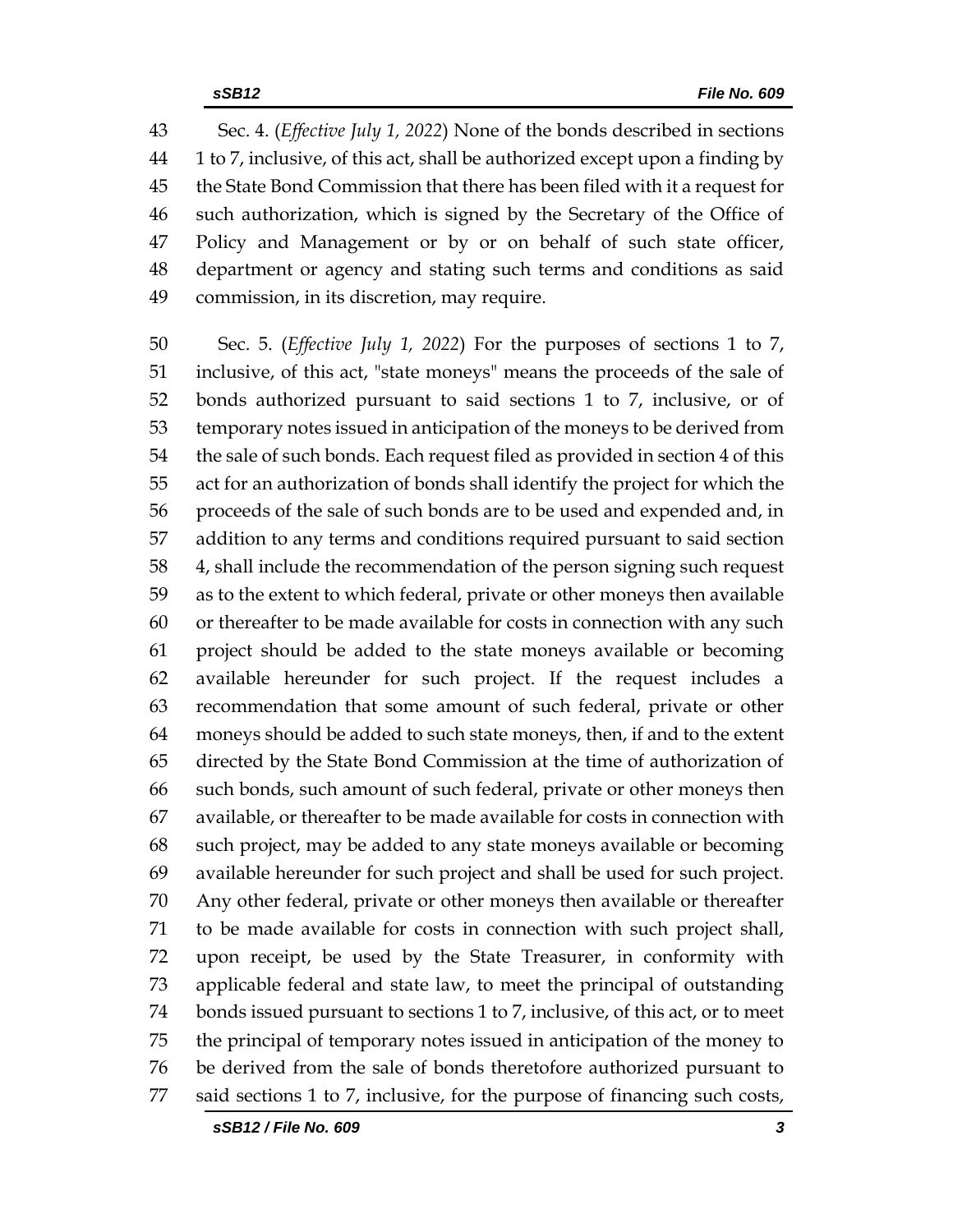either by purchase or redemption and cancellation of such bonds or notes or by payment thereof at maturity. Whenever any of the federal, private or other moneys so received with respect to such project are used to meet the principal of such temporary notes or whenever principal of any such temporary notes is retired by application of revenue receipts of the state, the amount of bonds theretofore authorized in anticipation of which such temporary notes were issued, and the aggregate amount of bonds which may be authorized pursuant to section 1 of this act, shall each be reduced by the amount of the principal so met or retired. Pending use of the federal, private or other moneys so received to meet principal as hereinabove directed, the amount thereof may be invested by the State Treasurer in bonds or obligations of, or guaranteed by, the state or the United States or agencies or instrumentalities of the United States, shall be deemed to be part of the debt retirement funds of the state, and net earnings on such investments shall be used in the same manner as the moneys so invested.

 Sec. 6. (*Effective July 1, 2022*) Any balance of proceeds of the sale of said bonds authorized for any project described in section 2 of this act in excess of the cost of such project may be used to complete any other project described in said section 2, if the State Bond Commission shall so determine and direct. Any balance of proceeds of the sale of said bonds in excess of the costs of all the projects described in said section 2 shall be deposited to the credit of the General Fund.

 Sec. 7. (*Effective July 1, 2022*) The bonds issued pursuant to this section and sections 1 to 6, inclusive, of this act, shall be general obligations of the state and the full faith and credit of the state of Connecticut are pledged for the payment of the principal of and interest on said bonds as the same become due, and accordingly and as part of the contract of the state with the holders of said bonds, appropriation of all amounts necessary for punctual payment of such principal and interest is hereby made, and the State Treasurer shall pay such principal and interest as the same become due.

Sec. 8. (*Effective July 1, 2022*) The State Bond Commission shall have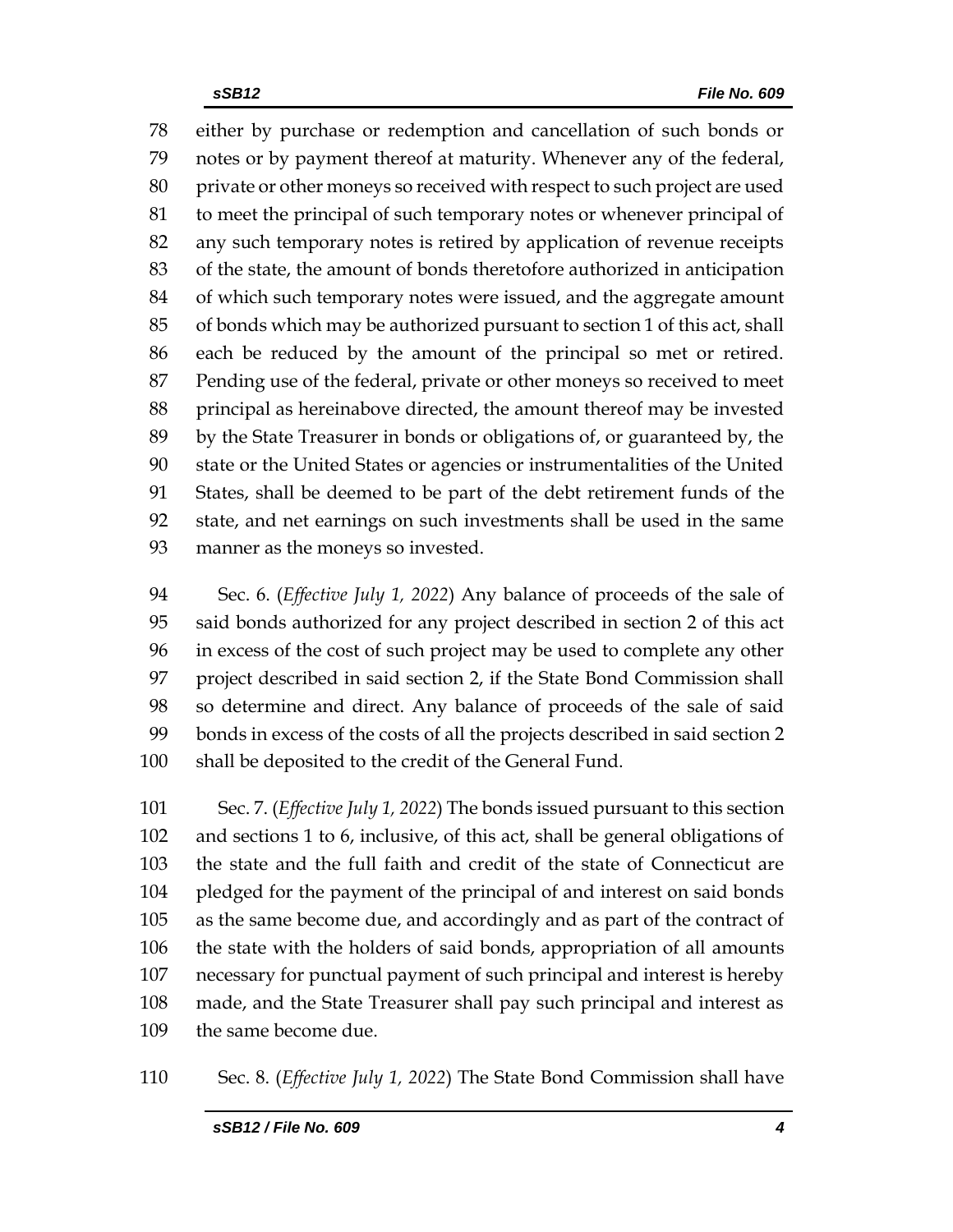power, in accordance with the provisions of this section and sections 9 to 15, inclusive, of this act, from time to time to authorize the issuance of bonds of the state in one or more series and in principal amounts in the aggregate, not exceeding \$132,000,000.

 Sec. 9. (*Effective July 1, 2022*) The proceeds of the sale of the bonds described in sections 8 to 15, inclusive, of this act shall be used for the purpose of providing grants-in-aid and other financing for the projects, programs and purposes hereinafter stated:

 (a) For the Office of Policy and Management: Grants-in-aid to food resource organizations for capital improvements, not exceeding \$10,000,000;

 (b) For the Department of Administrative Services: Grants-in-aid for school air quality improvements including, but not limited to, upgrades to, replacement of or installation of heating, ventilation and air conditioning equipment, not exceeding \$100,000,000;

 (c) For the Department of Agriculture: Grants-in-aid for farmland restoration and climate resiliency, not exceeding \$7,000,000;

 (d) For the Connecticut Higher Education Supplemental Loan Authority: Grants-in-aid to residents of the state who graduate from a state university or college for student loan reimbursement, not exceeding \$15,000,000.

 Sec. 10. (*Effective July 1, 2022*) All provisions of section 3-20 of the general statutes or the exercise of any right or power granted thereby which are not inconsistent with the provisions of sections 8 to 15, inclusive, of this act are hereby adopted and shall apply to all bonds authorized by the State Bond Commission pursuant to sections 8 to 15, inclusive, of this act, and temporary notes issued in anticipation of the money to be derived from the sale of any such bonds so authorized may be issued in accordance with said sections 8 to 15, inclusive, and from time to time renewed. Such bonds shall mature at such time or times not exceeding twenty years from their respective dates as may be provided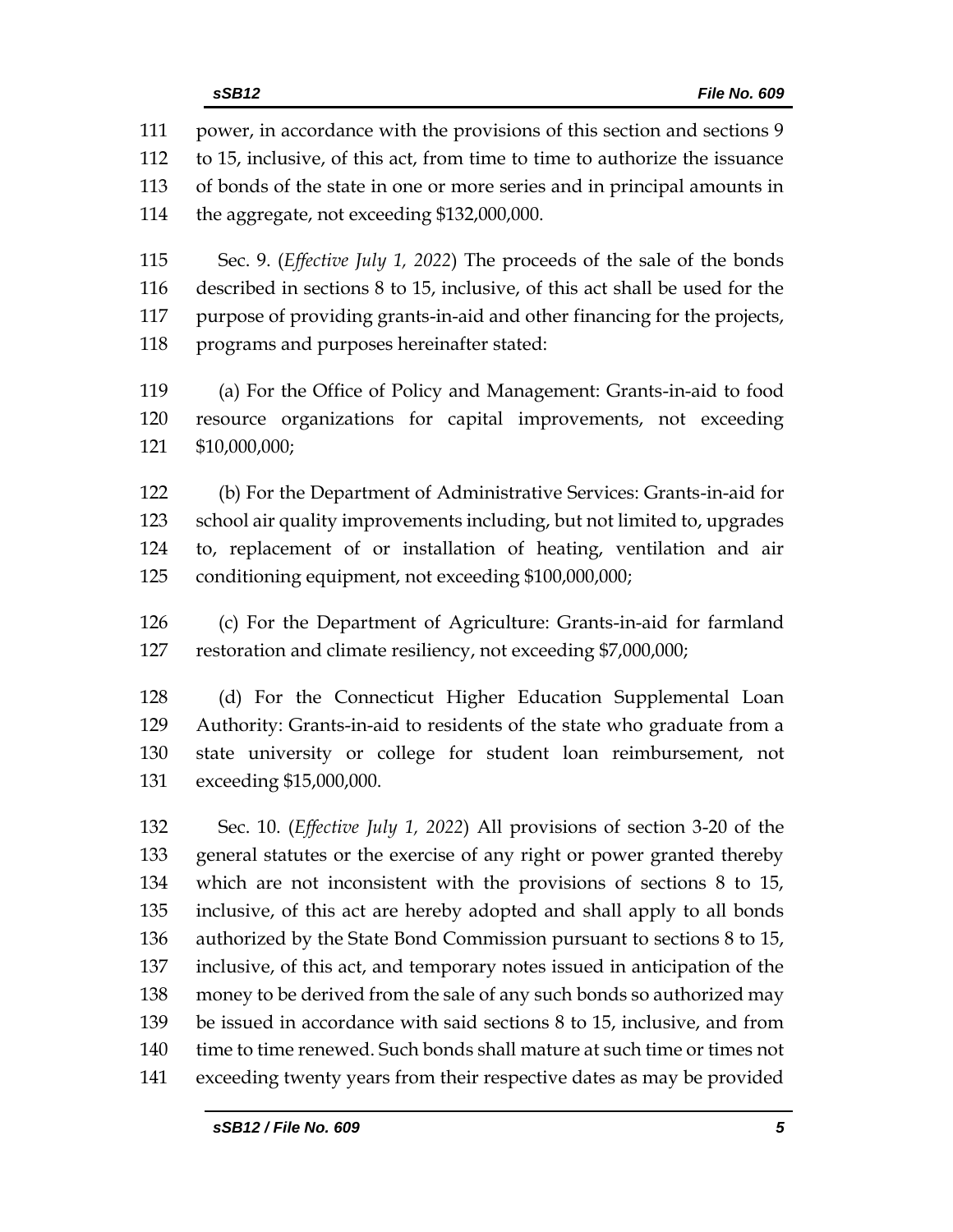in or pursuant to the resolution or resolutions of the State Bond Commission authorizing such bonds.

 Sec. 11. (*Effective July 1, 2022*) None of the bonds described in sections 8 to 15, inclusive, of this act shall be authorized except upon a finding by the State Bond Commission that there has been filed with it a request for such authorization, which is signed by the Secretary of the Office of Policy and Management or by or on behalf of such state officer, department or agency and stating such terms and conditions as said commission, in its discretion, may require.

 Sec. 12. (*Effective July 1, 2022*) For the purposes of sections 8 to 15, inclusive, of this act, "state moneys" means the proceeds of the sale of bonds authorized pursuant to said sections 8 to 15, inclusive, or of temporary notes issued in anticipation of the moneys to be derived from the sale of such bonds. Each request filed as provided in section 11 of this act for an authorization of bonds shall identify the project for which the proceeds of the sale of such bonds are to be used and expended and, in addition to any terms and conditions required pursuant to said section 11, include the recommendation of the person signing such request as to the extent to which federal, private or other moneys then available or thereafter to be made available for costs in connection with any such project should be added to the state moneys available or becoming available under said sections 8 to 15, inclusive, for such project. If the request includes a recommendation that some amount of such federal, private or other moneys should be added to such state moneys, then, if and to the extent directed by the State Bond Commission at the time of authorization of such bonds, such amount of such federal, private or other moneys then available or thereafter to be made available for costs in connection with such project may be added to any state moneys available or becoming available hereunder for such project and be used for such project. Any other federal, private or other moneys then available or thereafter to be made available for costs in connection with such project upon receipt shall, in conformity with applicable federal and state law, be used by the State Treasurer to meet the principal of outstanding bonds issued pursuant to said sections 8 to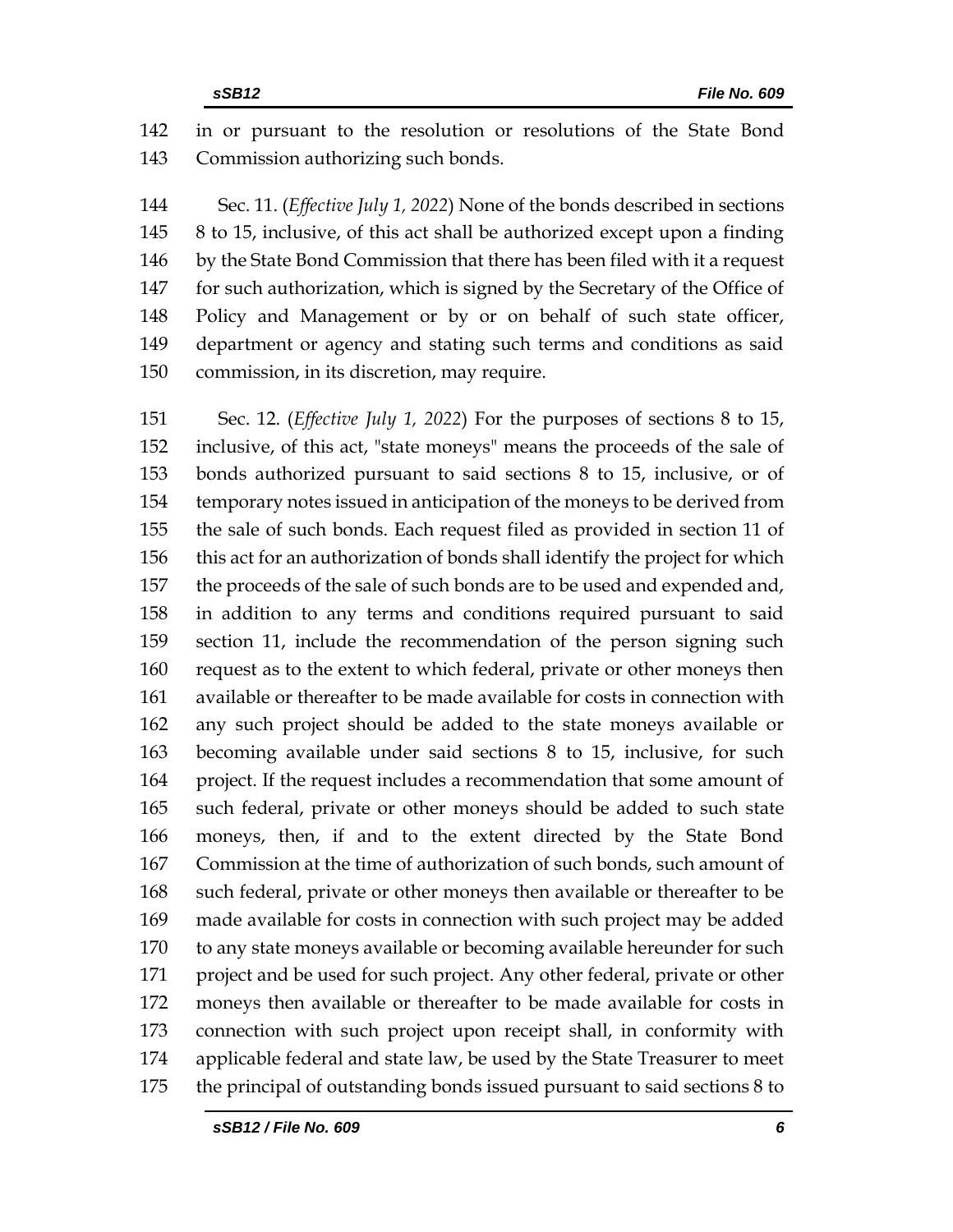15, inclusive, or to meet the principal of temporary notes issued in anticipation of the money to be derived from the sale of bonds theretofore authorized pursuant to said sections 8 to 15, inclusive, for the purpose of financing such costs, either by purchase or redemption and cancellation of such bonds or notes or by payment thereof at maturity. Whenever any of the federal, private or other moneys so received with respect to such project are used to meet the principal of such temporary notes or whenever the principal of any such temporary notes is retired by application of revenue receipts of the state, the amount of bonds theretofore authorized in anticipation of which such 186 temporary notes were issued, and the aggregate amount of bonds which may be authorized pursuant to section 8 of this act shall each be reduced by the amount of the principal so met or retired. Pending use of the federal, private or other moneys so received to meet the principal as directed in this section, the amount thereof may be invested by the State Treasurer in bonds or obligations of, or guaranteed by, the state or the United States or agencies or instrumentalities of the United States, shall be deemed to be part of the debt retirement funds of the state, and net earnings on such investments shall be used in the same manner as the moneys so invested.

 Sec. 13. (*Effective July 1, 2022*) The bonds issued pursuant to sections 8 to 15, inclusive, of this act shall be general obligations of the state and the full faith and credit of the state of Connecticut are pledged for the payment of the principal of and interest on said bonds as the same become due, and accordingly and as part of the contract of the state with the holders of said bonds, appropriation of all amounts necessary for punctual payment of such principal and interest is hereby made, and the State Treasurer shall pay such principal and interest as the same become due.

 Sec. 14. (*Effective July 1, 2022*) In accordance with section 9 of this act, the state, through the state agencies specified in said section 9, may provide grants-in-aid and other financings to or for the agencies for the purposes and projects as described in said section 9. All financing shall be made in accordance with the terms of a contract at such time or times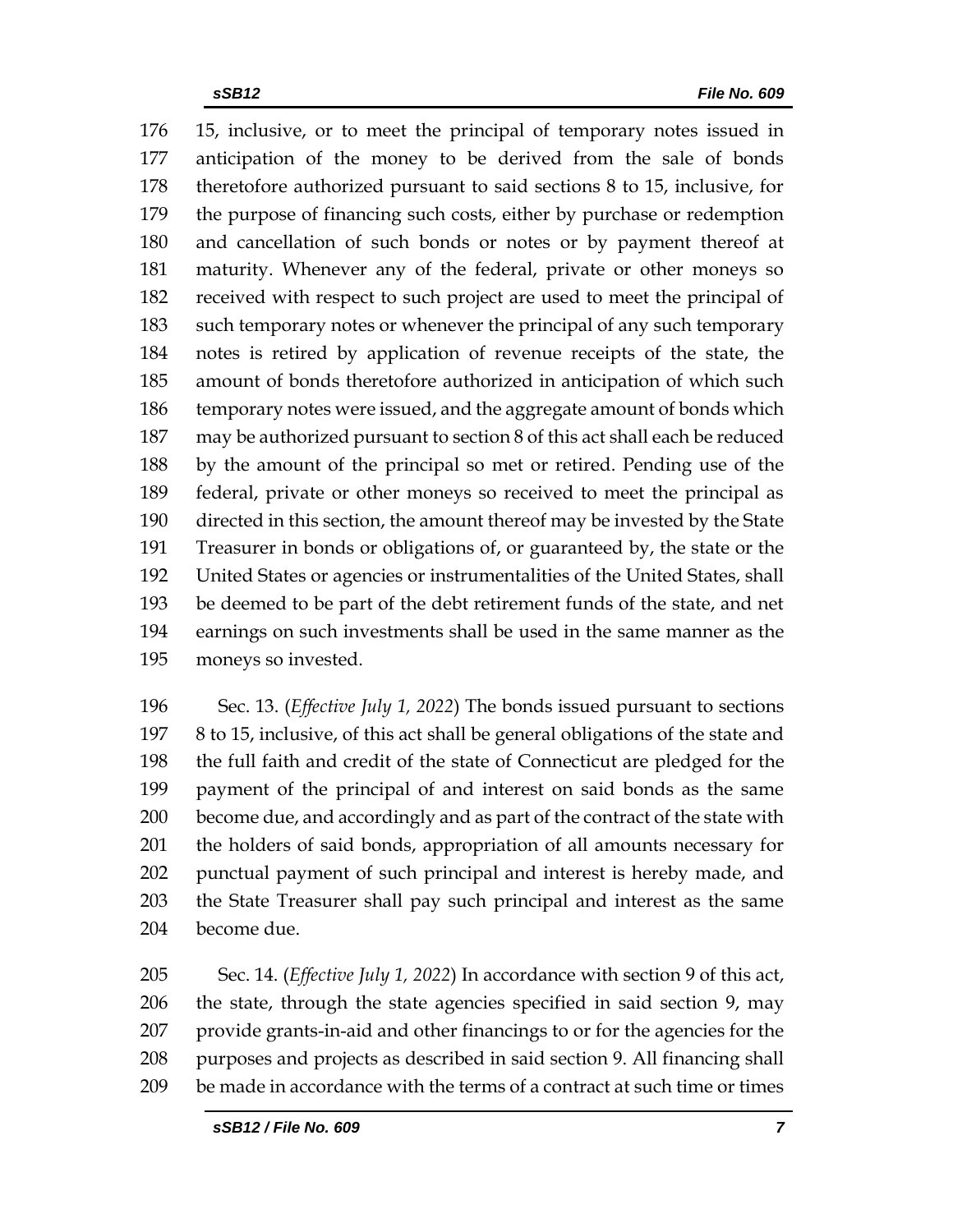as shall be determined within authorization of funds by the State Bond Commission.

 Sec. 15. (*Effective July 1, 2022*) In the case of any grant-in-aid made 213 pursuant to subsection (a), (b) or (c) of section 9 of this act that is made to any entity which is not a political subdivision of the state, the contract entered into pursuant to section 9 of this act shall provide that if the premises for which such grant-in-aid was made ceases, within ten years of the date of such grant, to be used as a facility for which such grant was made, an amount equal to the amount of such grant, minus ten per cent per year for each full year which has elapsed since the date of such 220 grant, shall be repaid to the state and that a lien shall be placed on such land in favor of the state to ensure that such amount shall be repaid in 222 the event of such change in use, provided if the premises for which such grant-in-aid was made are owned by the state, a municipality or a housing authority, no lien need be placed.

 Sec. 16. Section 3-36b of the 2022 supplement to the general statutes is repealed and the following is substituted in lieu thereof (*Effective from passage*):

 (a) There is established the Connecticut Baby Bond Trust. The trust shall constitute an instrumentality of the state and shall perform essential governmental functions as provided in sections 3-36a to 3-36h, 231 inclusive, as amended by this act. The trust shall receive and hold all payments and deposits or contributions intended for the trust, as well as gifts, bequests, endowments or federal, state or local grants and any other funds from any public or private source and all earnings until disbursed in accordance with section 3-36c, as amended by this act, 3- 36d or 3-36g, as amended by this act.

 (b) The amounts on deposit in the trust shall not constitute property of the state and the trust shall not be construed to be a department, institution or agency of the state. Amounts on deposit in the trust shall not be commingled with state funds and the state shall have no claim to or against, or interest in, such funds. Any contract entered into by or any 242 obligation of the trust shall not constitute a debt or obligation of the state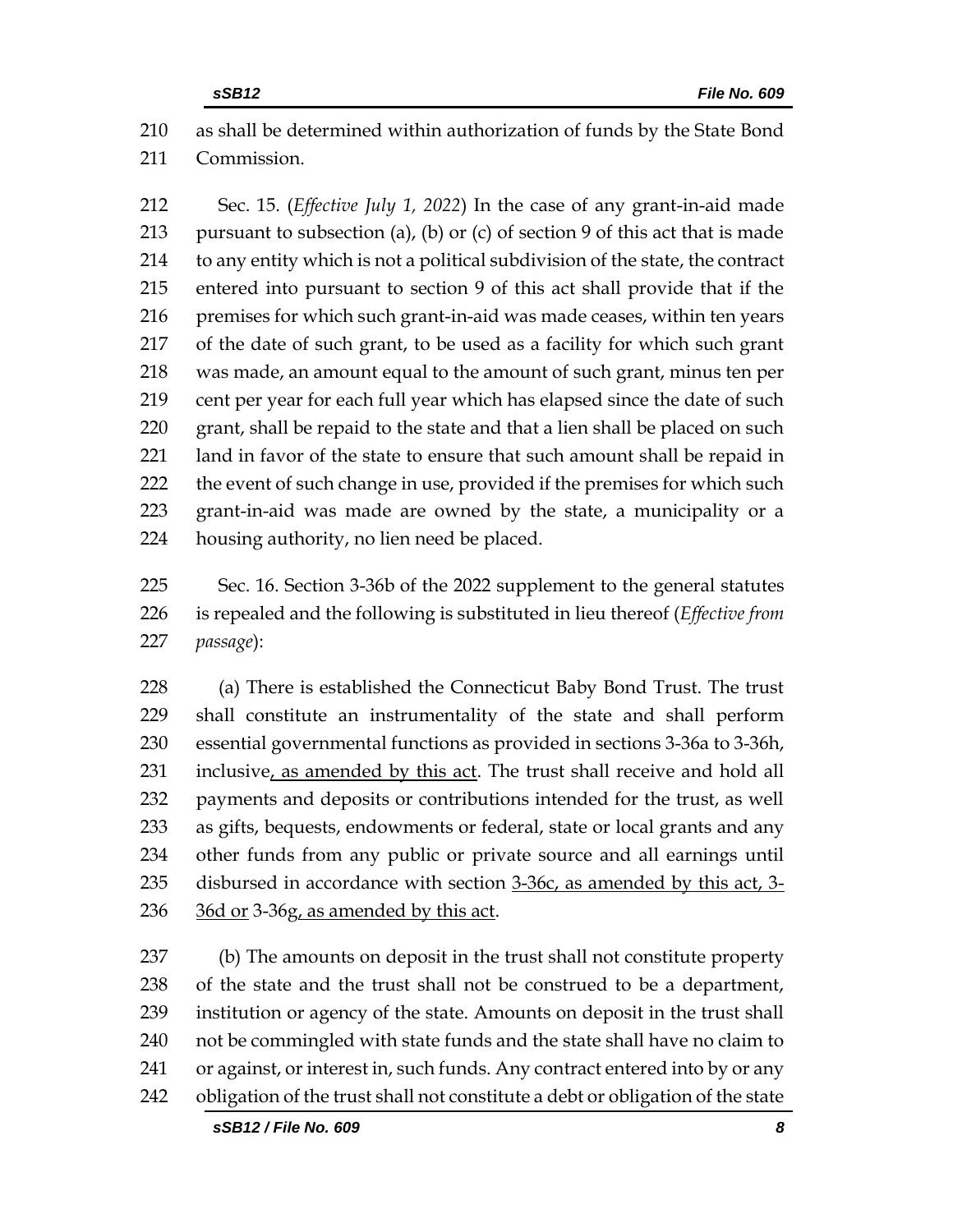and the state shall have no obligation to any designated beneficiary or any other person on account of the trust and all amounts obligated to be paid from the trust shall be limited to amounts available for such obligation on deposit in the trust. The amounts on deposit in the trust 247 may only be disbursed in accordance with the provisions of section 3-248 36c, as amended by this act, 3-36d or 3-36g, as amended by this act. The trust shall continue in existence as long as it holds any deposits or has any obligations and until its existence is terminated by law and upon termination any unclaimed assets shall return to the state. Property of 252 the trust shall not be governed by section 3-61a.

 (c) The Treasurer shall be responsible for the receipt, maintenance, administration, investing and disbursements of amounts from the trust. The trust shall not receive deposits in any form other than cash.

 Sec. 17. Section 3-36c of the 2022 supplement to the general statutes is repealed and the following is substituted in lieu thereof (*Effective from passage*):

 The Treasurer, on behalf of the trust and for purposes of the trust, may:

 (1) Receive and invest moneys in the trust in any instruments, obligations, securities or property in accordance with section 3-36d;

 (2) Enter into one or more contractual agreements, including contracts for legal, actuarial, accounting, custodial, advisory, management, administrative, advertising, marketing and consulting services for the trust and pay for such services from the assets of the trust;

 (3) Procure insurance in connection with the trust's property, assets, activities or deposits to the trust;

 (4) Apply for, accept and expend gifts, grants or donations from 271 public or private sources to enable the trust to carry out its objectives;

(5) Adopt regulations in accordance with chapter 54 for purposes of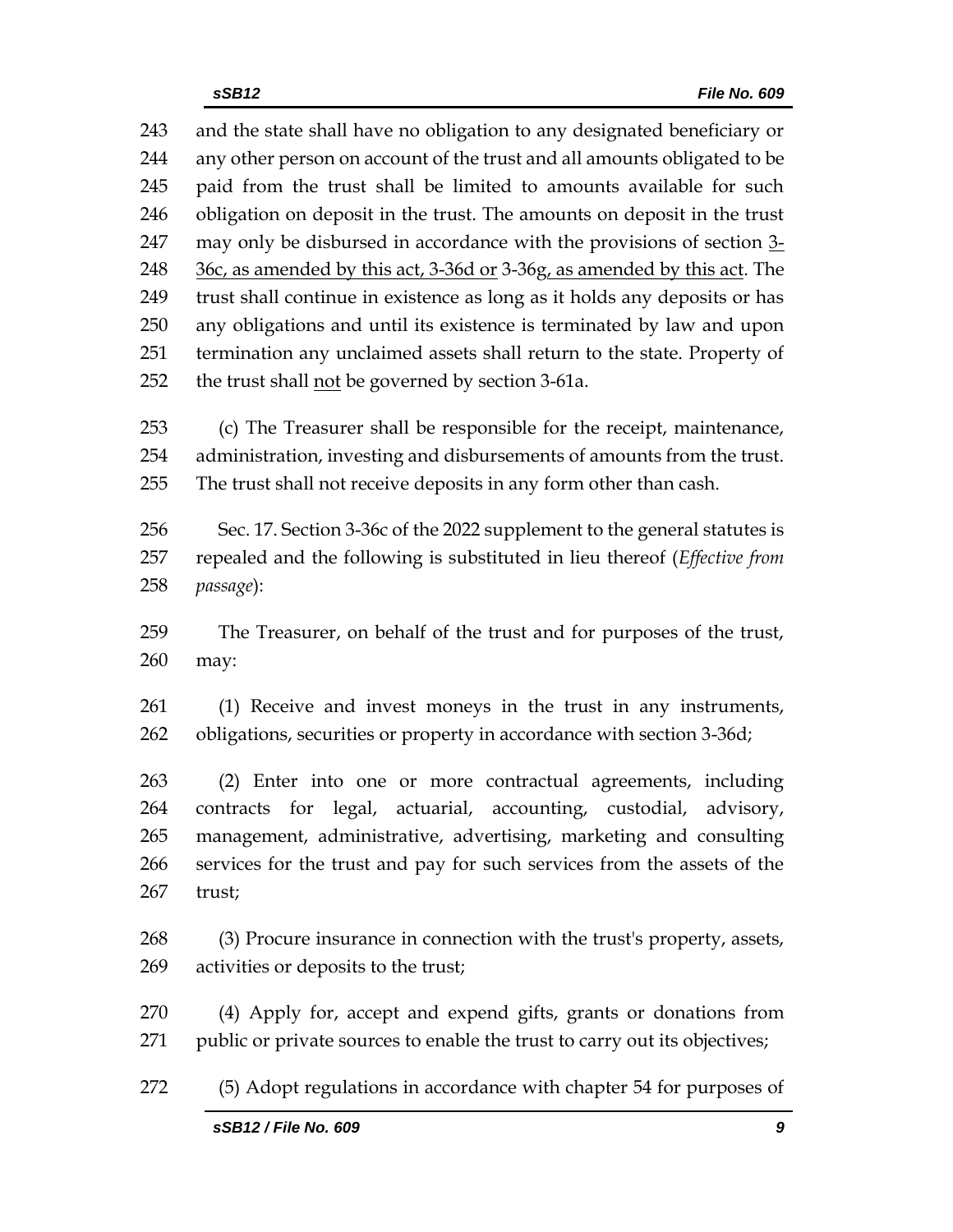**[**public act 21-111**]** sections 3-36b to 3-36i, inclusive, as amended by this act;

(6) Sue and be sued;

(7) Establish one or more funds within the trust; and

 (8) Take any other action necessary to carry out the purposes of **[**public act 21-111**]** sections 3-36b to 3-36i, inclusive, as amended by this act, and incidental to the duties imposed on the Treasurer pursuant to **[**public act 21-111**]** said sections.

 Sec. 18. Section 3-36e of the 2022 supplement to the general statutes is repealed and the following is substituted in lieu thereof (*Effective from passage*):

 **[**The property of the trust and the earnings on**]** Disbursements from the trust shall be exempt from all taxation by the state and all political subdivisions of the state.

 Sec. 19. Section 3-36f of the 2022 supplement to the general statutes is repealed and the following is substituted in lieu thereof (*Effective from passage*):

 (a) Notwithstanding any provision of the general statutes, to the extent permitted by federal law, no **[**moneys invested in**]** disbursements 292 from the Connecticut Baby Bond Trust shall be considered to be an asset or income for purposes of determining an individual's eligibility for assistance under any program administered by the **[**Department of Social Services**]** state.

 (b) Notwithstanding any provision of the general statutes, no **[**moneys invested in**]** disbursements from the trust shall be considered to be an asset for purposes of determining an individual's eligibility for need-based, institutional aid grants offered to an individual at the public eligible educational institutions in the state.

Sec. 20. Section 3-36g of the 2022 supplement to the general statutes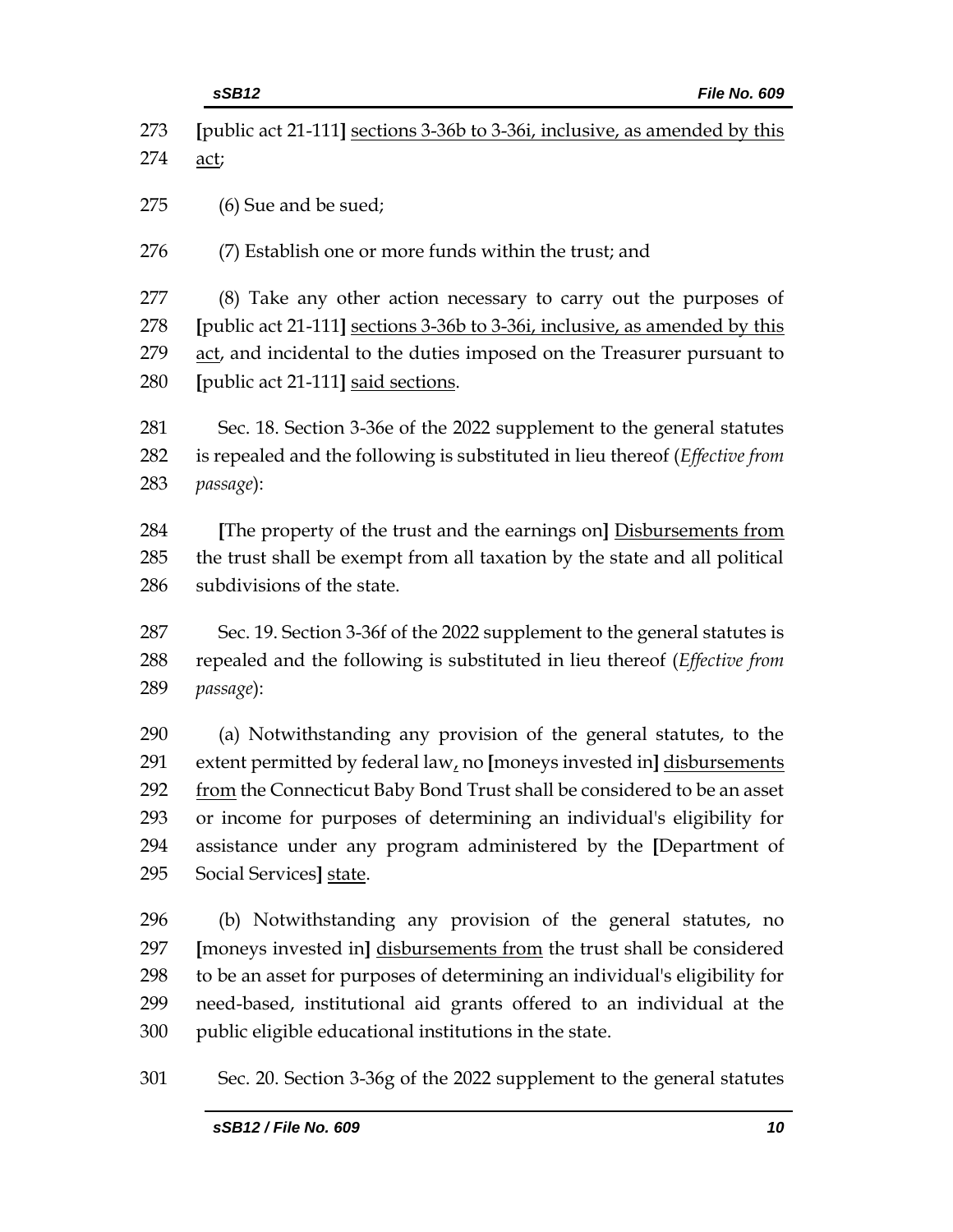is repealed and the following is substituted in lieu thereof (*Effective from passage*):

 **[**(a) The Treasurer shall establish in the Connecticut Baby Bond Trust an accounting for each designated beneficiary. Each such accounting shall include the amount transferred to the trust pursuant to section 3- 36h, plus the designated beneficiary's pro rata share of total net earnings from investments of sums held in the trust.**]**

 **[**(b)**]** (a) Upon a designated beneficiary's eighteenth birthday and completion of a financial literacy requirement as prescribed by the Treasurer, such beneficiary shall become eligible to **[**receive**]** request an amount, to be used for payment of an eligible expenditure, of up to the total sum of the **[**accounting under subsection (a) of this section to be used for an eligible expenditure. The Treasurer may adopt regulations, in accordance with the provisions of chapter 54, to carry out the purposes of this section**]** amount transferred on behalf of the designated beneficiary pursuant to section 3-36h, as amended by this act, and adjusted, if applicable, in accordance with said section, plus the designated beneficiary's pro rata share of total net earnings from investments of sums held in the trust at the time of disbursement.

 **[**(c)**]** (b) A designated beneficiary may submit a claim **[**for such accounting**]** pursuant to subsection (a) of this section, in such form and manner as prescribed by the Treasurer, until his or her thirtieth birthday, **[**as prescribed by the Treasurer,**]** provided such designated beneficiary is a resident of the state at the time of such claim. If a designated beneficiary (1) is deceased before submitting a valid claim, or (2) fails to submit a valid claim, as determined by the Treasurer, before his or her thirtieth birthday, **[**such accounting**]** the sum such designated beneficiary was eligible to claim shall be **[**credited back to the assets of**]** retained by the trust to credit to designated beneficiaries born in subsequent years.

 **[**(d)**]** (c) Subject to obtaining adequate consent authorizing the disclosure of confidential information related to designated beneficiaries in accordance with all applicable state or federal laws, the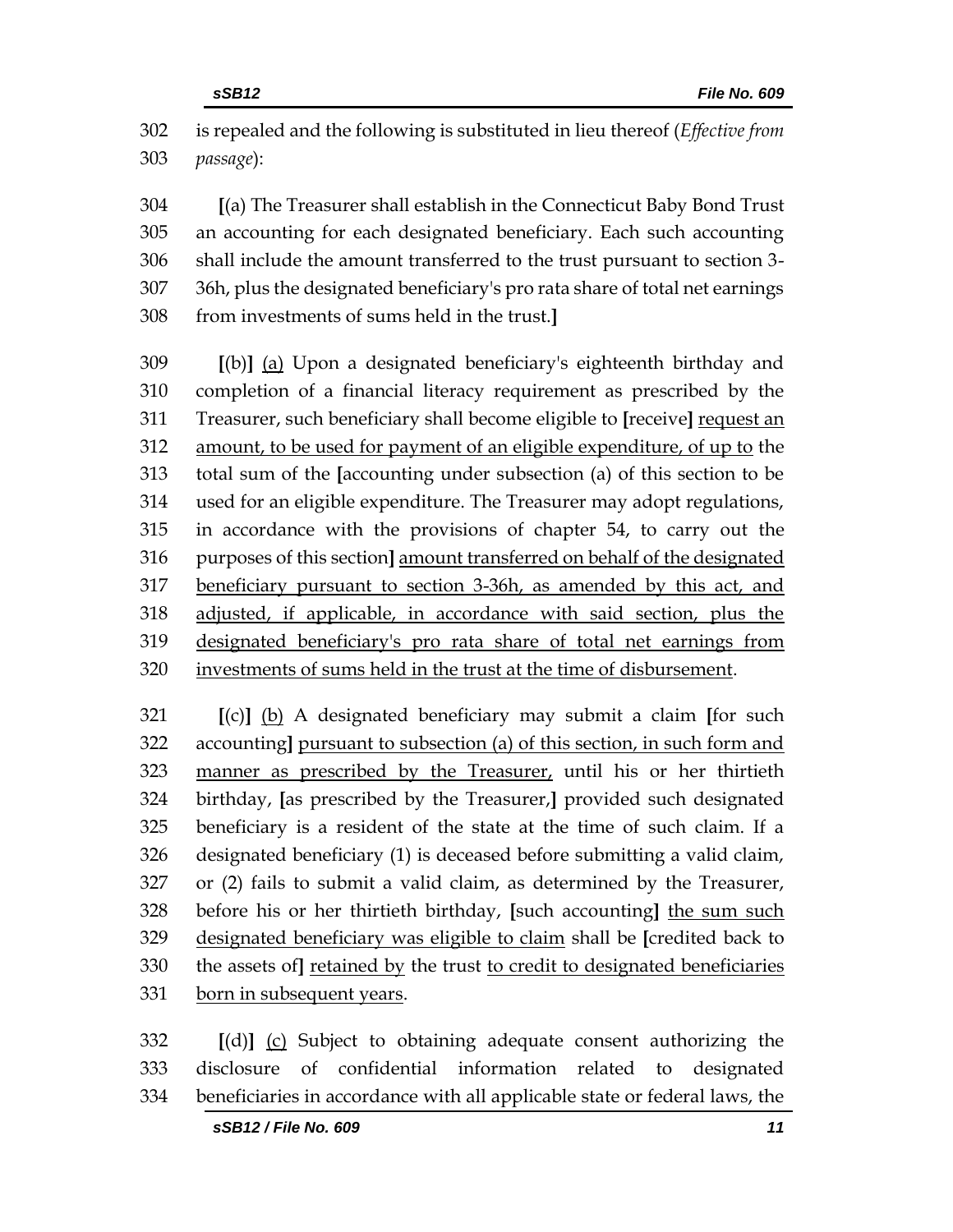Treasurer and the Department of Social Services shall enter into a memorandum of understanding to establish information sharing practices in order to carry out the purposes of **[**public act 21-111**]** sections 3-36b to 3-36h, inclusive, as amended by this act.

 Sec. 21. Section 3-36h of the 2022 supplement to the general statutes is repealed and the following is substituted in lieu thereof (*Effective from passage*):

 **[**Upon**]** After the birth of a designated beneficiary, the Treasurer may transfer up to three thousand two hundred dollars **[**from the bond proceeds issued pursuant to section 3-36i**]** to the trust. **[**to be credited toward the accounting of such designated beneficiary as described in section 3-36g.**]** For any year in which the funds **[**made available**]** authorized pursuant to section 3-36i, as amended by this act, **[**is**]** are 348 insufficient to provide such amount per designated beneficiary, the amount so transferred shall be reduced pro rata and the Treasurer shall adjust the shares of each designated beneficiary accordingly. For any year in which such funds are in excess of the amount sufficient to provide such amount per designated beneficiary, the excess funds shall be retained by the trust to credit to designated beneficiaries born in 354 subsequent years.

 Sec. 22. Section 3-36i of the 2022 supplement to the general statutes is repealed and the following is substituted in lieu thereof (*Effective from passage*):

 (a) The State Bond Commission may authorize the issuance of bonds of the state, in accordance with the provisions of section 3-20, in principal amounts not exceeding in the aggregate six hundred million dollars. The proceeds of the sale of bonds described in this section shall be used for the purpose of funding the transfers provided for under section 3-36h, as amended by this act. The amount authorized for the issuance and sale of such bonds in each of the following fiscal years shall not exceed the following corresponding amount for each such fiscal year, except that, to the extent the State Bond Commission does not provide for the use of all or a portion of such amount in any such fiscal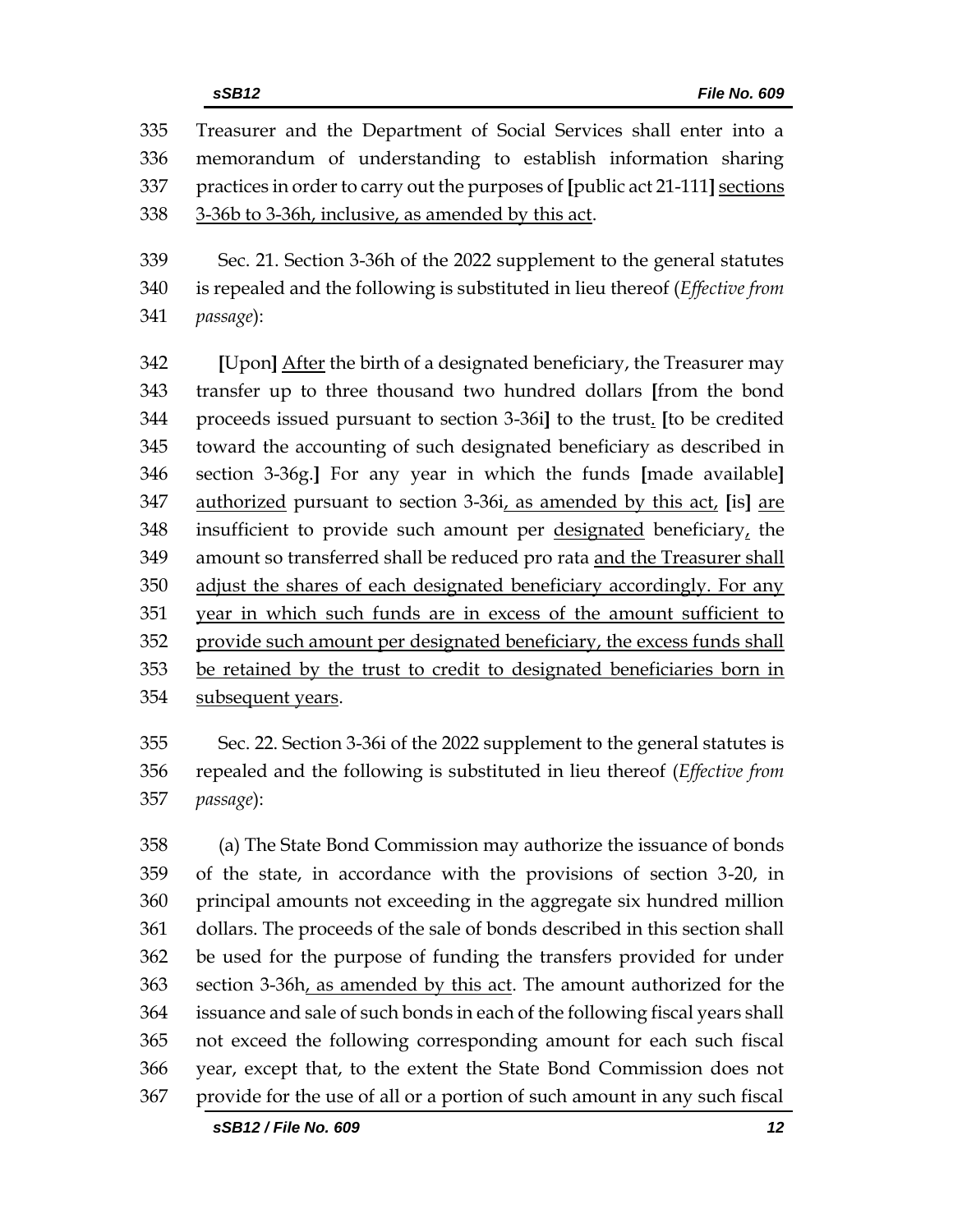year, such amount not provided for shall be carried forward and added to the authorized amount for the next two succeeding fiscal years, and provided further, the costs of issuance, including expenses of implementing the provisions of sections 3-36b to 3-36h, inclusive, as 372 amended by this act, and capitalized interest, if any, may be added to the capped amount in each fiscal year, and each of the authorized amounts shall be effective on July first of the fiscal year indicated as 375 follows:

| T1              | <b>Fiscal Year Ending</b> | Amount                          |
|-----------------|---------------------------|---------------------------------|
| T2              | June Thirtieth            |                                 |
| T3              | 2023                      | [\$50,000,000]<br>\$100,000,000 |
| T4              | 2024                      | \$50,000,000                    |
| T5              | 2025                      | \$50,000,000                    |
| T6              | 2026                      | \$50,000,000                    |
| T7              | 2027                      | \$50,000,000                    |
| T8              | 2028                      | \$50,000,000                    |
| T <sub>9</sub>  | 2029                      | \$50,000,000                    |
| <b>T10</b>      | 2030                      | \$50,000,000                    |
| T11             | 2031                      | \$50,000,000                    |
| T <sub>12</sub> | 2032                      | \$50,000,000                    |
| T <sub>13</sub> | 2033                      | \$50,000,000                    |
| T <sub>14</sub> | [2034                     | \$50,000,000]                   |

 (b) **[**On or before the first day of September in each year, commencing September 1, 2022**]** Commencing with the fiscal year ending June 30, 2023, not later than the first day of September of each fiscal year, the Department of Social Services shall inform the Treasurer of the number of designated beneficiaries born in the prior fiscal year. Promptly thereafter, the Treasurer shall submit to the Governor and the Secretary of the Office of Policy and Management, by certified mail, a report of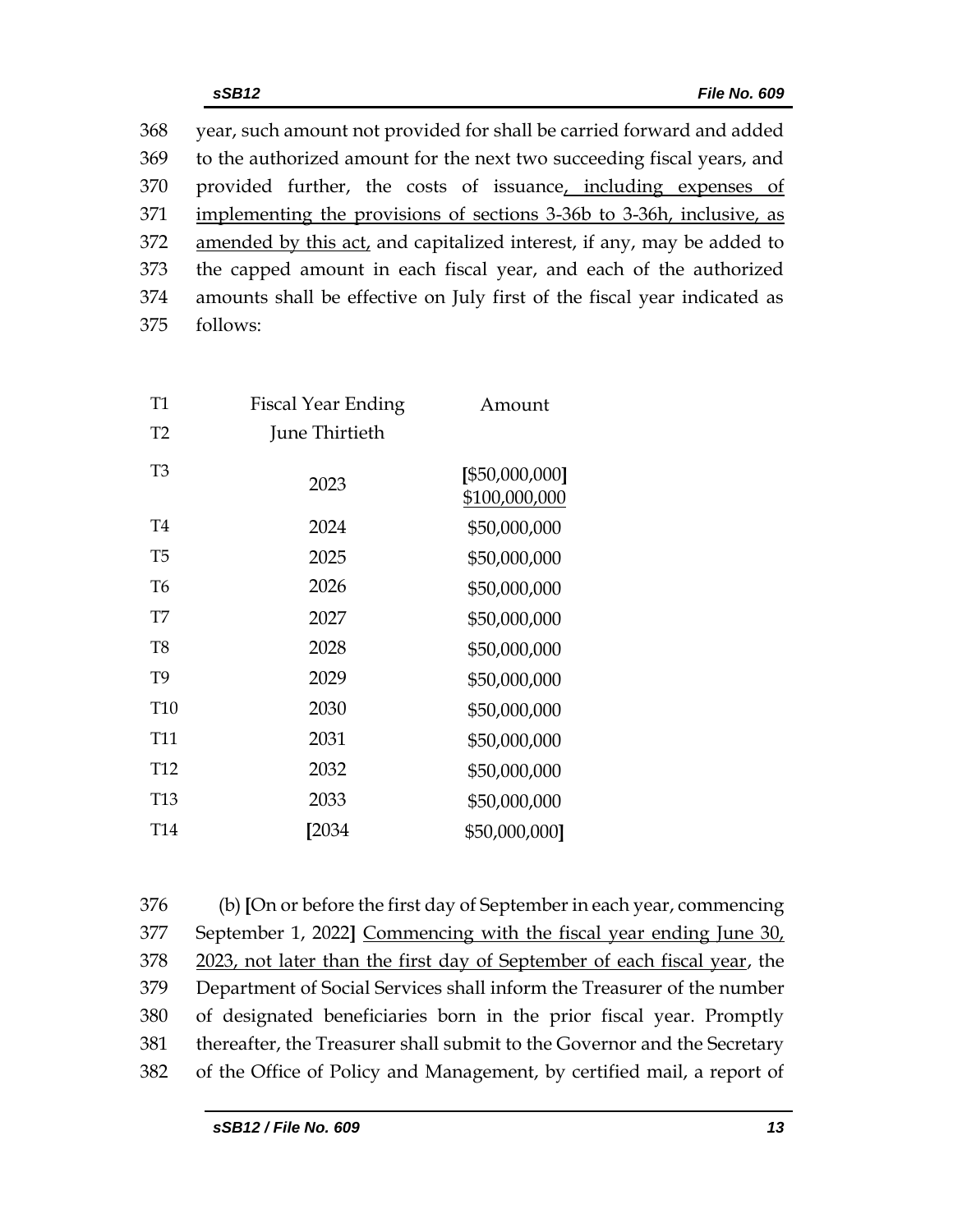| 383 | and a calculation of the total amount required to [deposit] be transferred  |
|-----|-----------------------------------------------------------------------------|
| 384 | to the trust [for crediting] to credit three thousand two hundred dollars   |
| 385 | [for the account of] to each such designated beneficiary born in the prior  |
| 386 | fiscal year. [as described in section 3-36g.]                               |
| 387 | (c) All provisions of section 3-20, or the exercise of any right or power   |
| 388 | granted thereby which are not inconsistent with the provisions of this      |
| 389 | section, are hereby adopted and shall apply to all bonds authorized by      |
| 390 | the State Bond Commission pursuant to this section, and temporary           |
| 391 | notes in anticipation of the money to be derived from the sale of any       |
| 392 | such bonds so authorized may be issued in accordance with section 3-        |
| 393 | 20 and from time to time renewed. Such bonds shall mature at such time      |
| 394 | or times not exceeding twenty years from their respective dates as may      |
| 395 | be provided in or pursuant to the resolution or resolutions of the State    |
| 396 | Bond Commission authorizing such bonds. All such bonds, notes or            |
| 397 | other obligations shall be general obligations of the state and the full    |
| 398 | faith and credit of the state of Connecticut are pledged for the payment    |
| 399 | of the principal of and interest on such bonds, notes or other obligations  |
| 400 | as the same shall become due, and accordingly and as part of the            |
| 401 | contract of the state with the holders of such bonds, notes or other        |
| 402 | obligations, appropriation of all amounts necessary for punctual            |
| 403 | payment of such principal and interest is hereby made, and the              |
| 404 | Treasurer shall pay such principal and interest as the same become due.     |
| 405 | [All such bonds, notes or other obligations shall be sold at not less than  |
| 406 | par and accrued interest in such manner and on such terms as the            |
| 407 | Treasurer may determine is in the best interest of the state, and shall be  |
| 408 | signed in the name of the state and on its behalf by the Treasurer. All     |
| 409 | such bonds, notes or other obligations shall mature at such time or times   |
| 410 | not later than twenty years after their respective issuance, in such        |
| 411 | principal amounts and at such times, bear such date or dates, be payable    |
| 412 | at such place or places, bear interest at such rate or different or varying |
| 413 | rates, payable at such time or times, be in such denominations, be in       |
| 414 | such form with or without interest coupons attached, carry such             |
| 415 | registration and transfer privileges, be payable in such medium of          |
| 416 | payment, be subject to such terms of redemption with or without             |
| 417 | premium and have such additional security, covenant or contract             |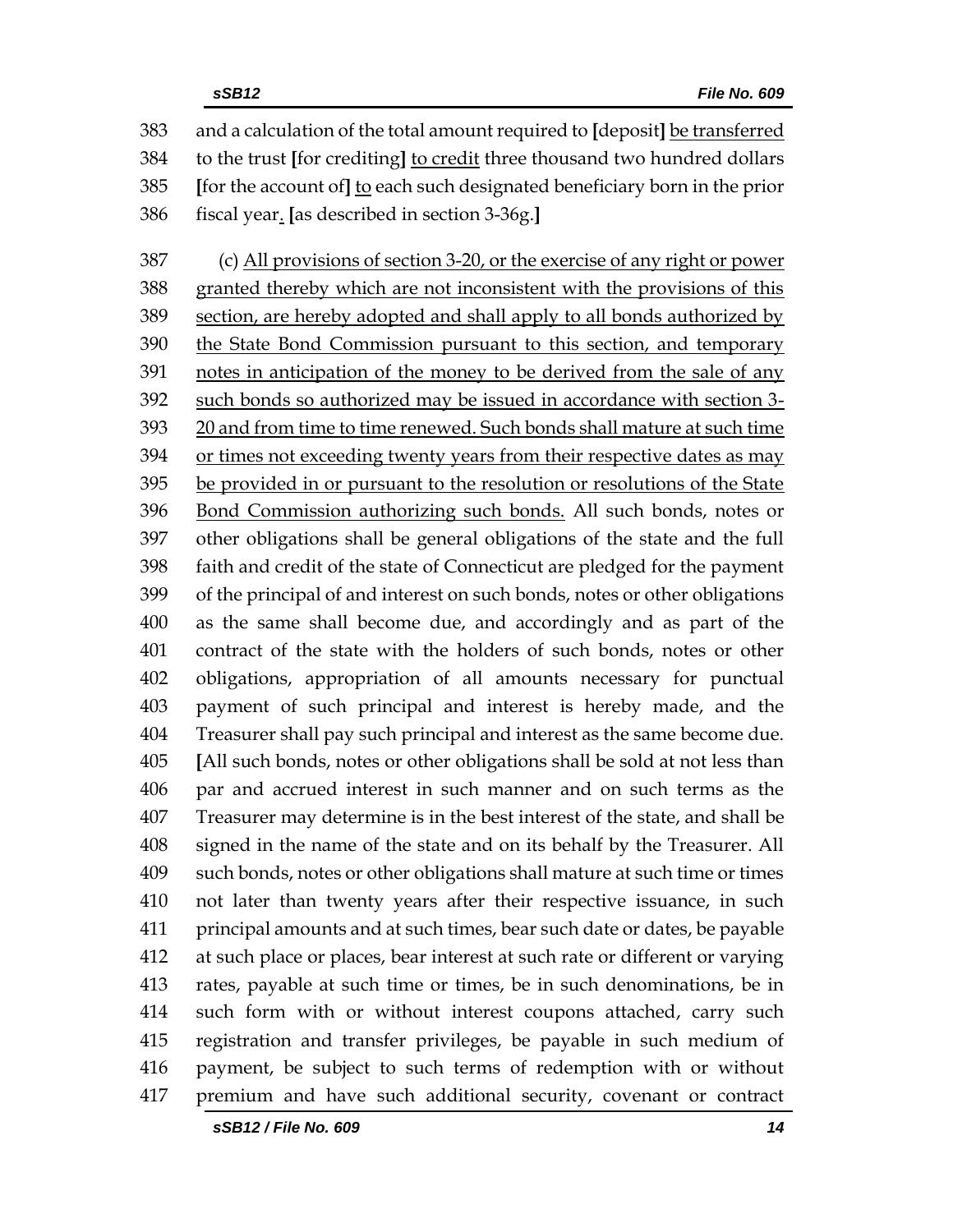provisions, as appropriate or necessary to improve their marketability, as the Treasurer shall determine prior to their issuance. In connection with such bonds, notes or other obligations, the Treasurer may enter into such paying agent agreements, indentures of trust, escrow agreements or other agreements, with such parties and with such provisions as the Treasurer determines are appropriate or necessary.

 (d) The Treasurer may obtain from a commercial bank or insurance company authorized to do business within or without this state a letter of credit, line of credit or other liquidity facility or credit facility for the purpose of providing funds for the payments in respect of bonds, notes or other obligations required by the holder thereof to be redeemed or repurchased prior to maturity or for providing additional security for such bonds, notes or other obligations. In connection with any such liquidity facility or credit facility, the Treasurer may enter into any reimbursement agreements, remarketing agreements, standby purchase agreements or any other necessary or appropriate agreements on behalf of the state in connection with securing, insuring or remarketing such bonds, notes or other obligations, on such terms and conditions as the Treasurer determines to be in the best interest of the state. The Treasurer is authorized to pledge the full faith and credit of the state to the state's payment obligations under any such agreement and the Treasurer is authorized to include such pledge in any such agreement as part of the contract with the provider of such liquidity facility or credit facility. The Treasurer shall apply any appropriation for the payment of such bonds, notes or other obligations to such reimbursement repayment if such liquidity facility or credit facility is drawn upon. As part of the contract of the state with the other parties to any agreement entered into pursuant to this subsection for which the full faith and credit of the state is pledged to the state's payment obligations under such agreement, appropriation of all amounts necessary for the punctual payment of the obligations of the state under any such agreement is hereby made and the Treasurer shall pay such amounts as the same become due.

 (e) In connection with or incidental to the carrying of such bonds, notes or other obligations, or in connection with or incidental to the sale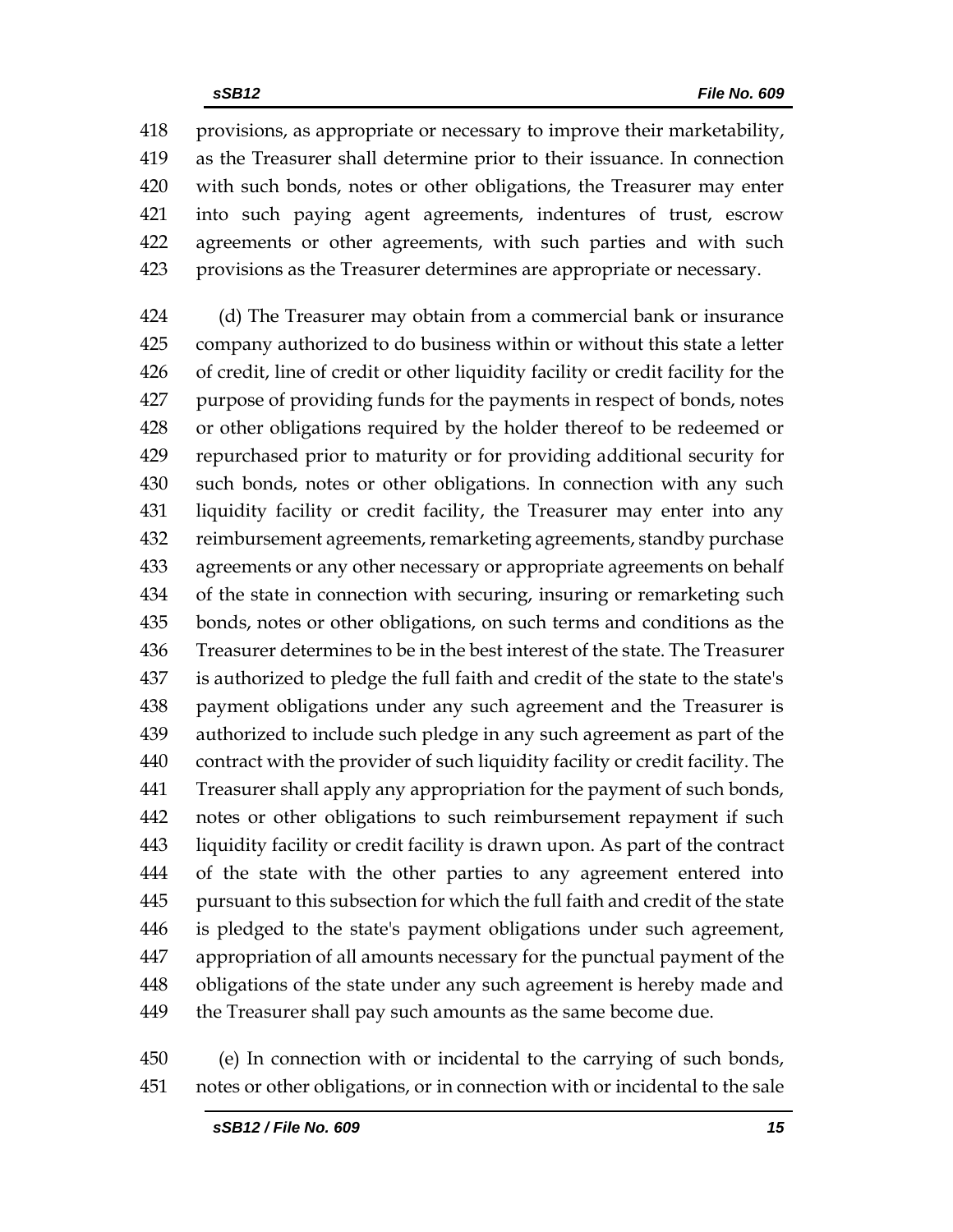and issuance of such bonds, notes or other obligations, the Treasurer may enter into such contracts as the Treasurer may determine to be necessary or appropriate to place the obligation of the state, as represented by the bonds, notes or other obligations, in whole or in part, on such interest rate or cash flow basis as the Treasurer may determine, including without limitation, interest rate swap agreements, insurance agreements, forward payment conversion agreements, futures contracts, contracts providing for payments based on levels of, or changes in, interest rates or market indices, contracts to manage interest rate risk, including without limitation, interest rate floors or caps, options, puts, calls and similar arrangements. Such contracts shall contain such payment, security, default, remedy and other terms and conditions as the Treasurer may deem appropriate and shall be entered into with such party or parties as the Treasurer may select, after giving due consideration, where applicable, for the creditworthiness of the counter party or counter parties, including any rating by a nationally recognized rating agency, the impact on any rating on outstanding bonds, notes or other obligations or any other criteria as the Treasurer may deem appropriate, provided the unsecured long-term obligations of the counter party or counter parties are rated the same or higher than the underlying rating of the state on the applicable bonds, notes or other obligations by at least one nationally recognized rating agency. The Treasurer is authorized to pledge the full faith and credit of the state to the state's payment obligations under any contract entered into pursuant to this subsection. As part of the contract of the state with the other parties to any agreement entered into pursuant to this subsection for which the full faith and credit of the state is pledged to the state's payment obligations under such agreement, appropriation of all amounts necessary for the punctual payment of the obligations of the state under any such agreement is hereby made and the Treasurer shall pay such amounts as the same become due.

 (f) The Superior Court shall have jurisdiction to enter judgment against the state founded (1) upon any express contract between the state and the purchasers and subsequent owners and transferees of any bonds, notes or other obligations issued or contracted to be issued by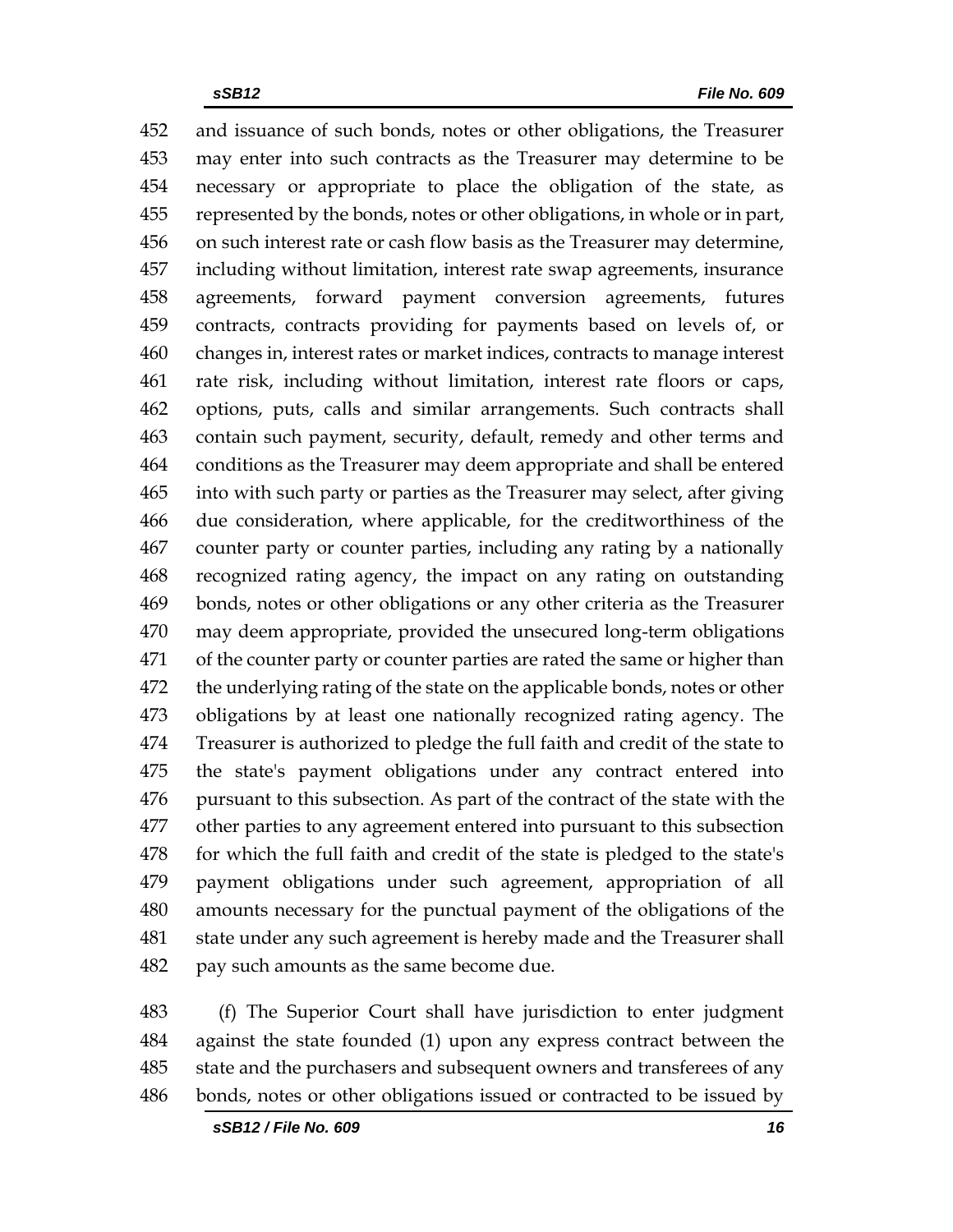the state pursuant to this section, and (2) upon any agreement entered into pursuant to subsection (c) or (d) of this section. Any action brought under this subsection shall be brought in the superior court for the judicial district of Hartford. The jurisdiction conferred upon the Superior Court by this subsection includes any set-off, claim or demand on the part of the state against any plaintiff commencing an action under this subsection. Such action shall be tried to the court without a jury. All legal defenses, except governmental immunity, shall be reserved to the state. Any action brought under this subsection shall be privileged in respect to assignment for trial upon motion of either party.

 (g) Any expense incurred in connection with the issuance or renewal of the bonds, notes or other obligations issued pursuant to this section shall be paid from the accrued interest and premiums on such bonds, notes or other obligations, from the proceeds of the sale of such bonds, notes or other obligations or otherwise from the General Fund. The Treasurer is authorized to issue such bonds, notes or other obligations in such form and manner that the interest on such bonds, notes or other obligations may be includable or excludable under the Internal Revenue Code of 1986, or any subsequent corresponding internal revenue code of the United States, as amended from time to time, in the gross income of the holders or owners of such bonds, notes or other obligations. The Treasurer may make representations and agreements for the benefit of the holders or owners of any such bonds, notes or other obligations which are necessary or appropriate to ensure the inclusion or exclusion of interest on such bonds, notes or other obligations of the state from taxation under the Internal Revenue Code of 1986 or any subsequent corresponding internal revenue code of the United States, as amended from time to time, including agreements to pay rebates to the federal government of investment earnings derived from the investment of the proceeds of bonds, notes or other obligations. The Treasurer may make representations and agreements for the benefit of the holders or owners of such bonds, notes or other obligations on behalf of the state to provide secondary market disclosure information. Any such agreement may include: (1) Covenants to provide secondary market disclosure information, (2) arrangements for such information to be provided with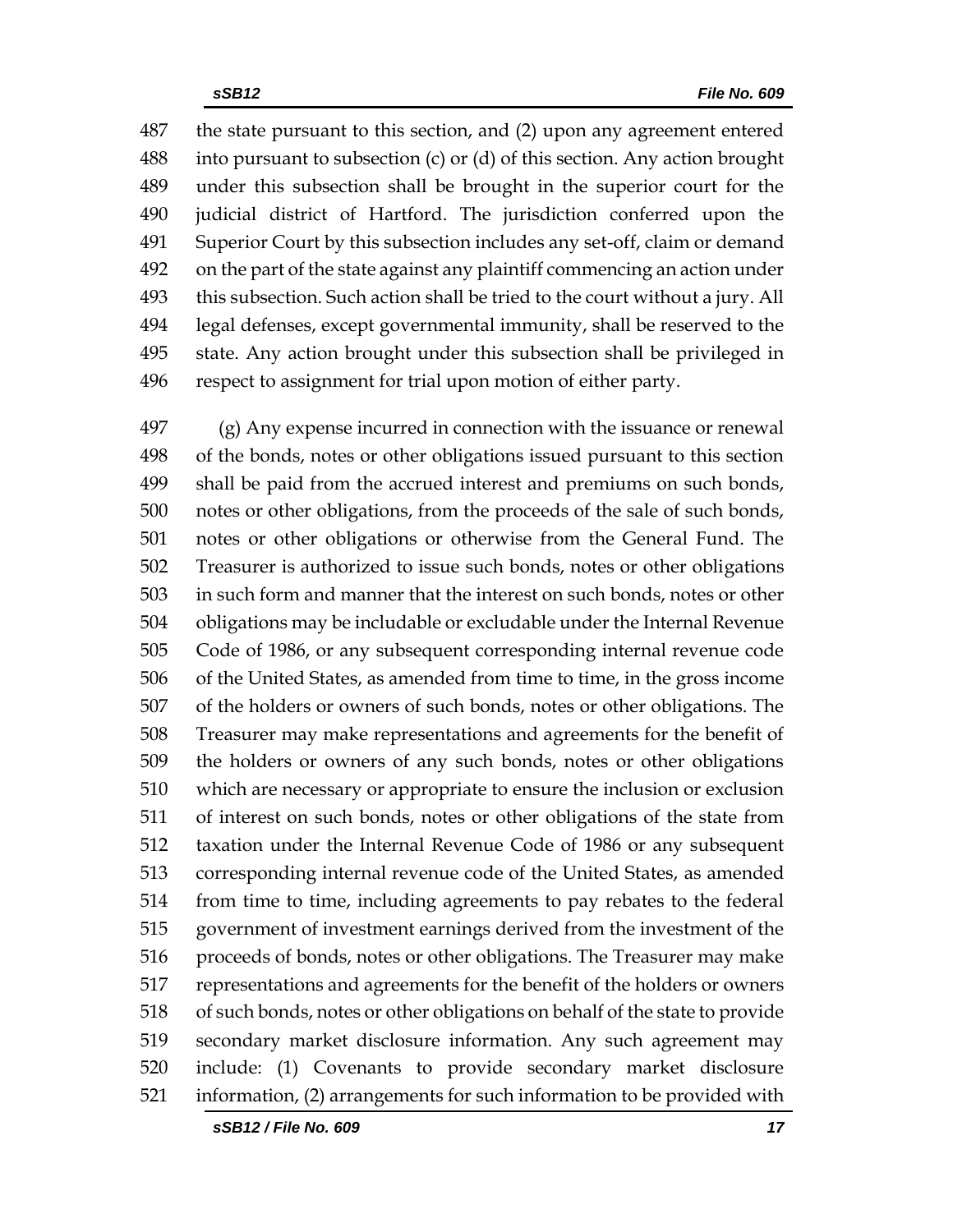the assistance of a paying agent, trustee or other agent, and (3) remedies for breach of such agreement, which remedies may be limited to specific performance. The state shall protect and save harmless any official or former official of the state from financial loss and expense, including legal fees and costs, if any, arising out of any claim, demand, suit or judgment by reason of alleged negligence on the part of such official, while acting in the discharge of his or her official duties, in providing secondary market disclosure information or performing any other duties set forth in any agreement to provide secondary market disclosure information. Nothing in this section shall be construed to preclude the defense of governmental immunity to any such claim, demand or suit. For purposes of this subsection "official" means any person elected or appointed to office or any state employee. This indemnity provision shall not apply to cases of wilful and wanton fraud.

 (h) All such bonds, notes or other obligations, their transfer and the income therefrom, including any profit on the sale or transfer thereof, shall at all times be exempt from all taxation by the state or under its authority, except for estate or succession taxes, but the interest on such bonds, notes or other obligations shall be included in the computation of any excise or franchise tax. Such bonds, notes or other obligations are hereby made and declared to be (1) legal investments for savings banks and trustees unless otherwise provided in the instrument creating the trust, (2) securities in which all public officers and bodies, all insurance companies and associations and persons carrying on an insurance business, all banks, bankers, trust companies, savings banks and savings associations, including savings and loan associations, building and loan associations, investment companies and persons carrying on a banking or investment business, all administrators, guardians, executors, trustees and other fiduciaries and all persons who are or may be authorized to invest in bonds, notes or other obligations of the state, may properly and legally invest funds, including capital in their control or belonging to them, and (3) securities that may be deposited with and shall be received by all public officers and bodies for any purpose for which the deposit of bonds, notes or other obligations of the state is or may be authorized.**]**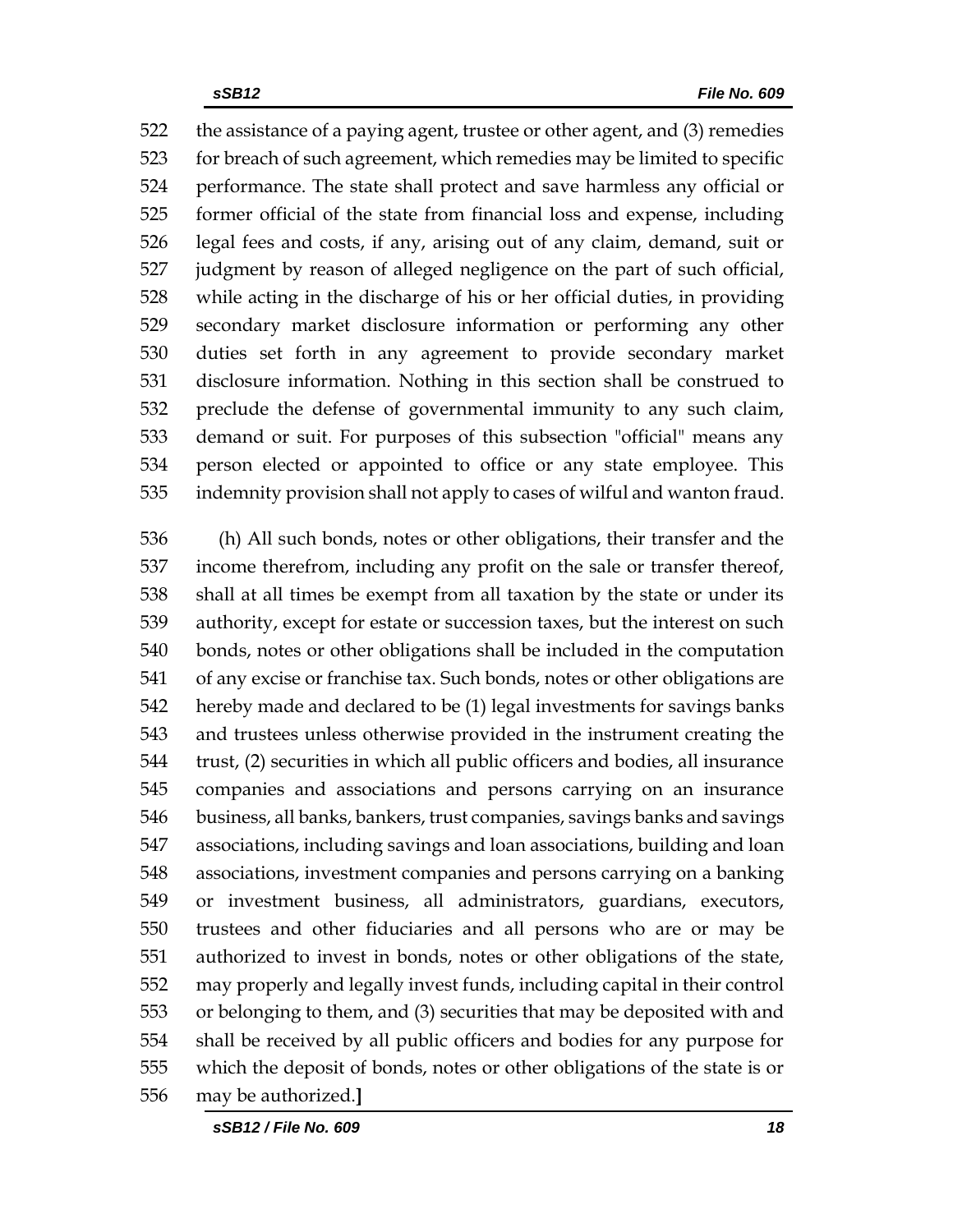Sec. 23. Section 3-13c of the 2022 supplement to the general statutes is repealed and the following is substituted in lieu thereof (*Effective from passage*):

 **[**Trust funds as**]** As used in sections 3-13 to 3-13e, inclusive, and 3- 31b, **[**shall be construed to include**]** "trust funds" includes the 562 Connecticut Municipal Employees' Retirement Fund A, the Connecticut Municipal Employees' Retirement Fund B, the Soldiers, Sailors and Marines Fund, the Family and Medical Leave Insurance Trust Fund, the State's Attorneys' Retirement Fund, the Teachers' Annuity Fund, the Teachers' Pension Fund, the Teachers' Survivorship and Dependency Fund, the School Fund, the State Employees Retirement Fund, the Hospital Insurance Fund, the Policemen and Firemen Survivor's Benefit Fund, any trust fund described in subdivision (1) of subsection (b) of section 7-450 that is administered, held or invested by the State Treasurer, the Connecticut Baby Bond Trust and all other trust funds administered, held or invested by the State Treasurer.

 Sec. 24. Subsection (a) of section 4a-10 of the 2022 supplement to the general statutes is repealed and the following is substituted in lieu thereof (*Effective July 1, 2022*):

 (a) For the purposes described in subsection (b) of this section, the State Bond Commission shall have the power, from time to time to authorize the issuance of bonds of the state in one or more series and in principal amounts not exceeding in the aggregate **[**five hundred forty- six million one hundred thousand dollars, provided ten million dollars of said authorization shall be effective July 1, 2022**]** five hundred sixty-one million one hundred thousand dollars.

 Sec. 25. Subsection (c) of section 7-277c of the general statutes is repealed and the following is substituted in lieu thereof (*Effective July 1, 2022*):

 (c) The Office of Policy and Management shall distribute grants-in- aid pursuant to this section during the fiscal years ending June 30, 2021, **[**and**]** June 30, 2022, and June 30, 2023. Any such grant-in-aid shall be for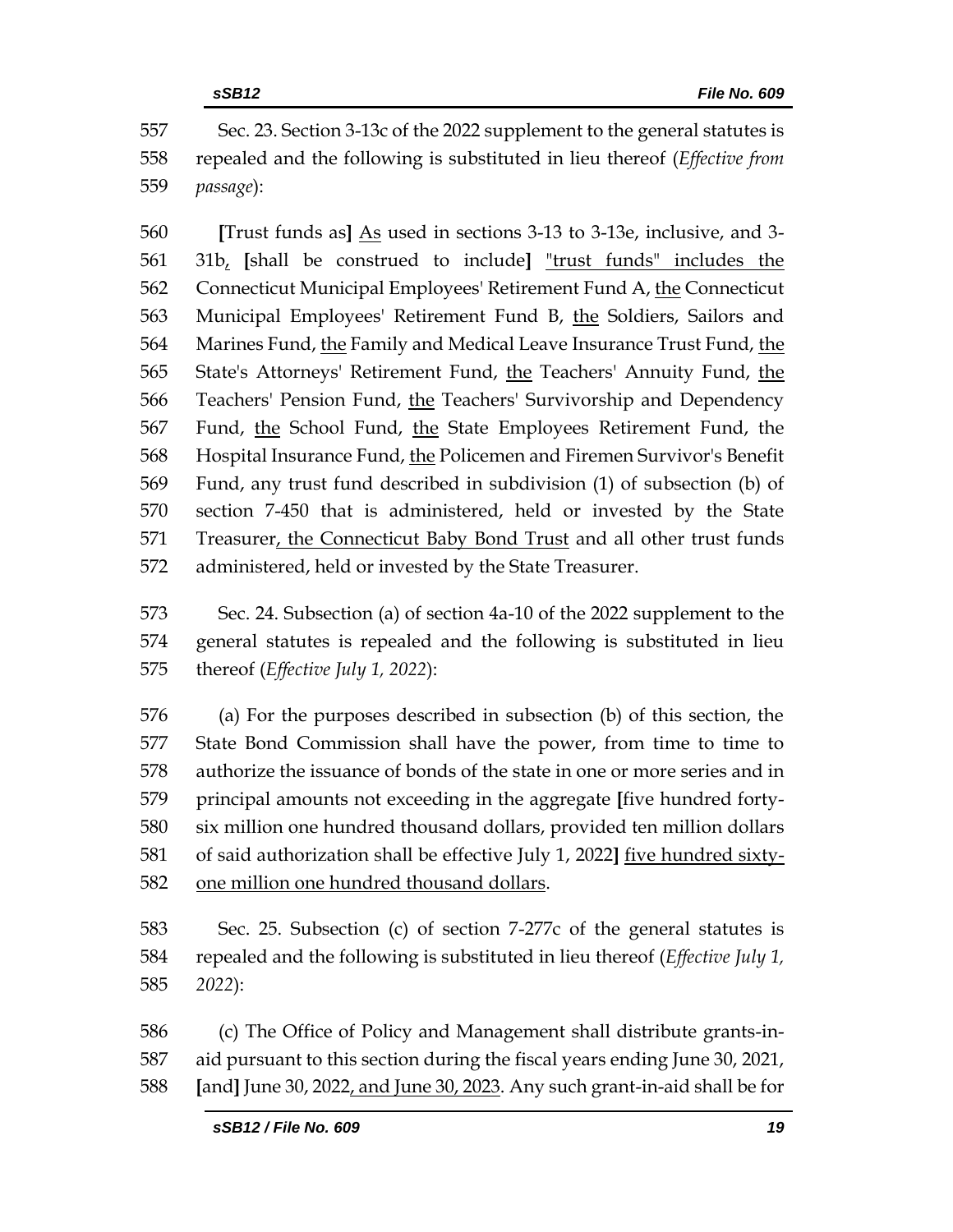up to fifty per cent of the cost of such purchase of body-worn recording equipment, digital data storage devices or services or dashboard cameras with a remote recorder if the municipality is a distressed municipality, as defined in section 32-9p, or up to thirty per cent of the cost of such purchase if the municipality is not a distressed municipality, provided the costs of such digital data storage services covered by a grant-in-aid shall not be for a period of service that is longer than one year.

 Sec. 26. Subsection (b) of section 8-37mm of the general statutes is repealed and the following is substituted in lieu thereof (*Effective July 1, 2022*):

 (b) The proceeds of the sale of said bonds, to the extent of the amount stated in subsection (a) of this section shall be used by the Department of Housing for the purposes of a homelessness prevention and response fund to provide **[**forgivable loans or**]** grants to **[**(1) landlords to renovate multifamily homes, including performing building code compliance work and other major improvements, in exchange for the landlord's participation in a rapid rehousing program. A landlord's participation in such program would include, but not be limited to, waiving security deposits and abatement of rent for a designated period; and (2) landlords to renovate multifamily homes, including performing building code compliance work and other major improvements, fund ongoing maintenance and repair, or**]** capitalize operating and replacement reserves in **[**exchange for the abatement of rent by a landlord for scattered site**]** supportive housing units.

 Sec. 27. Section 10-287d of the 2022 supplement to the general statutes is repealed and the following is substituted in lieu thereof (*Effective July 1, 2022*):

 For the purposes of funding (1) grants to projects that have received approval of the Department of Administrative Services pursuant to sections 10-287 and 10-287a, subsection (a) of section 10-65 and section 10-76e, (2) grants to assist school building projects to remedy safety and health violations and damage from fire and catastrophe, and (3)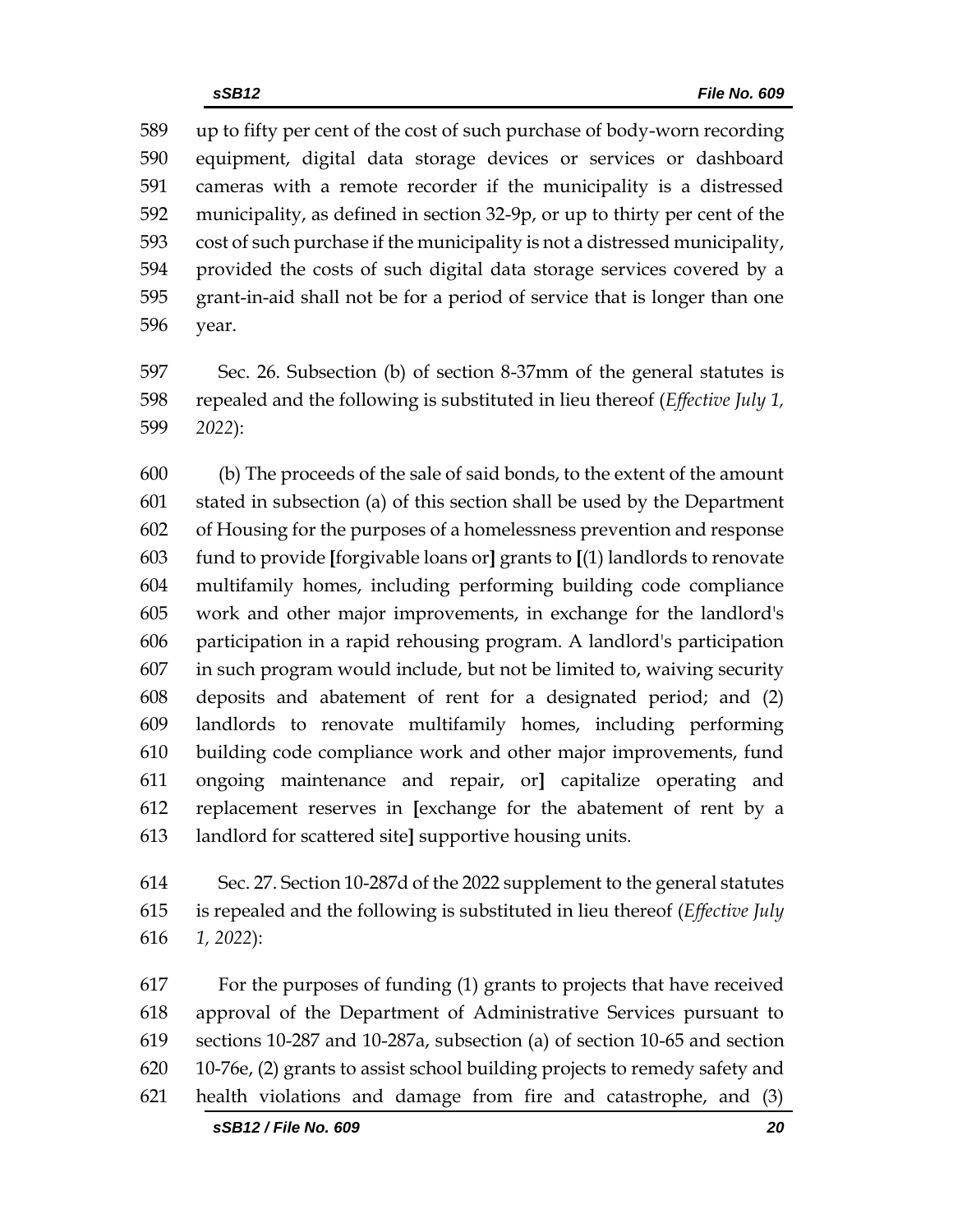technical education and career school projects pursuant to section 10- 283b, the State Treasurer is authorized and directed, subject to and in accordance with the provisions of section 3-20, to issue bonds of the state from time to time in one or more series in an aggregate amount not exceeding thirteen billion **[**seven**]** six hundred twelve million one hundred sixty thousand dollars. **[**, provided five hundred fifty million dollars of said authorization shall be effective July 1, 2022.**]** Bonds of each series shall bear such date or dates and mature at such time or times not exceeding thirty years from their respective dates and be subject to such redemption privileges, with or without premium, as may be fixed by the State Bond Commission. They shall be sold at not less than par and accrued interest and the full faith and credit of the state is pledged for the payment of the interest thereon and the principal thereof as the same shall become due, and accordingly and as part of the contract of the state with the holders of said bonds, appropriation of all amounts necessary for punctual payment of such principal and interest is hereby made, and the State Treasurer shall pay such principal and interest as the same become due. The State Treasurer is authorized to invest temporarily in direct obligations of the United States, United States agency obligations, certificates of deposit, commercial paper or bank acceptances such portion of the proceeds of such bonds or of any notes issued in anticipation thereof as may be deemed available for such purpose.

 Sec. 28. Subsection (a) of section 23-103 of the 2022 supplement to the general statutes is repealed and the following is substituted in lieu thereof (*Effective July 1, 2022*):

 (a) For the purposes described in subsection (b) of this section, the State Bond Commission shall have the power, from time to time to authorize the issuance of bonds of the state in one or more series and in principal amounts not exceeding in the aggregate **[**nineteen**]** twenty-two million dollars. **[**, provided three million dollars of said authorization shall be effective July 1, 2022.**]**

Sec. 29. Section 8 of public act 14-98, as amended by section 189 of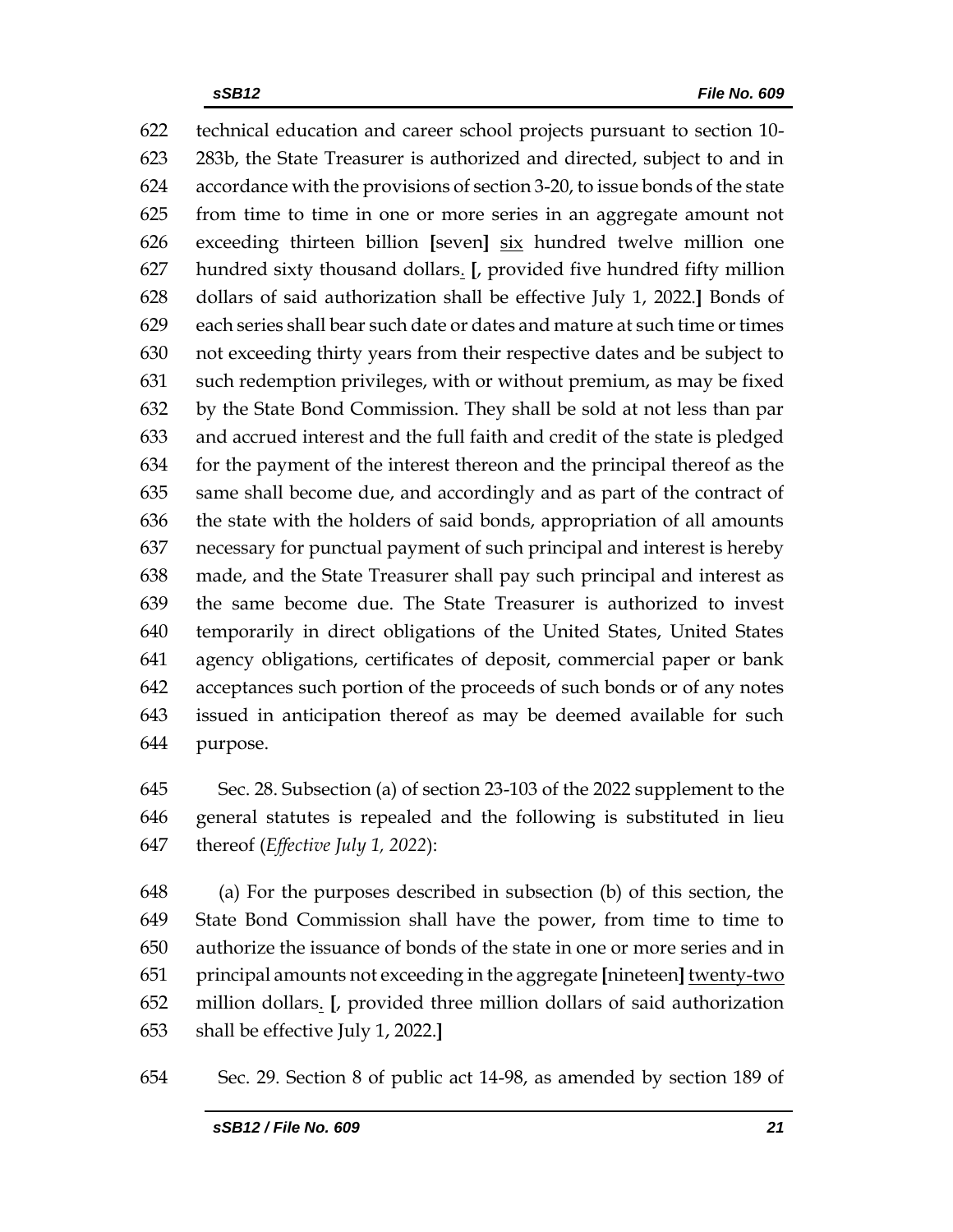public act 16-4 of the May special session, section 517 of public act 17-2 of the June special session, section 28 of public act 18-178 and section 68 of public act 21-111, is amended to read as follows (*Effective July 1, 2022*): The State Bond Commission shall have power, in accordance with the provisions of this section and sections 9 to 15, inclusive, of public act 14- 98, from time to time to authorize the issuance of bonds of the state in one or more series and in principal amounts in the aggregate, not exceeding **[**\$172,765,800**]** \$182,765,800. Sec. 30. Subdivision (4) of subsection (e) of section 9 of public act 14- 98, as amended by section 69 of public act 21-111, is amended to read as follows (*Effective July 1, 2022*):

 (4) Grants-in-aid to nonprofit organizations sponsoring children's museums, aquariums and science-related programs, not exceeding **[**\$27,100,000**]** \$37,100,000, provided not more than **[**\$10,500,000**]** \$20,500,000 shall be used as a grant-in-aid to the Connecticut Science Center, not more than \$6,600,000 shall be used as a grant-in-aid to the Maritime Aquarium in Norwalk and not more than \$10,000,000 shall be used as a grant-in-aid to the Children's Museum in West Hartford;

 Sec. 31. Section 1 of public act 21-111 is amended to read as follows (*Effective July 1, 2022*):

 The State Bond Commission shall have power, in accordance with the provisions of this section and sections 2 to 7, inclusive, of **[**this act**]** public act 21-111, from time to time to authorize the issuance of bonds of the state in one or more series and in principal amounts in the aggregate not exceeding **[**\$334,558,500**]** \$334,058,500.

 Sec. 32. Subsection (e) of section 2 of public act 21-111 is repealed. (*Effective July 1, 2022*)

 Sec. 33. Section 20 of public act 21-111, as amended by section 472 of public act 21-2 of the June special session, is amended to read as follows (*Effective July 1, 2022*):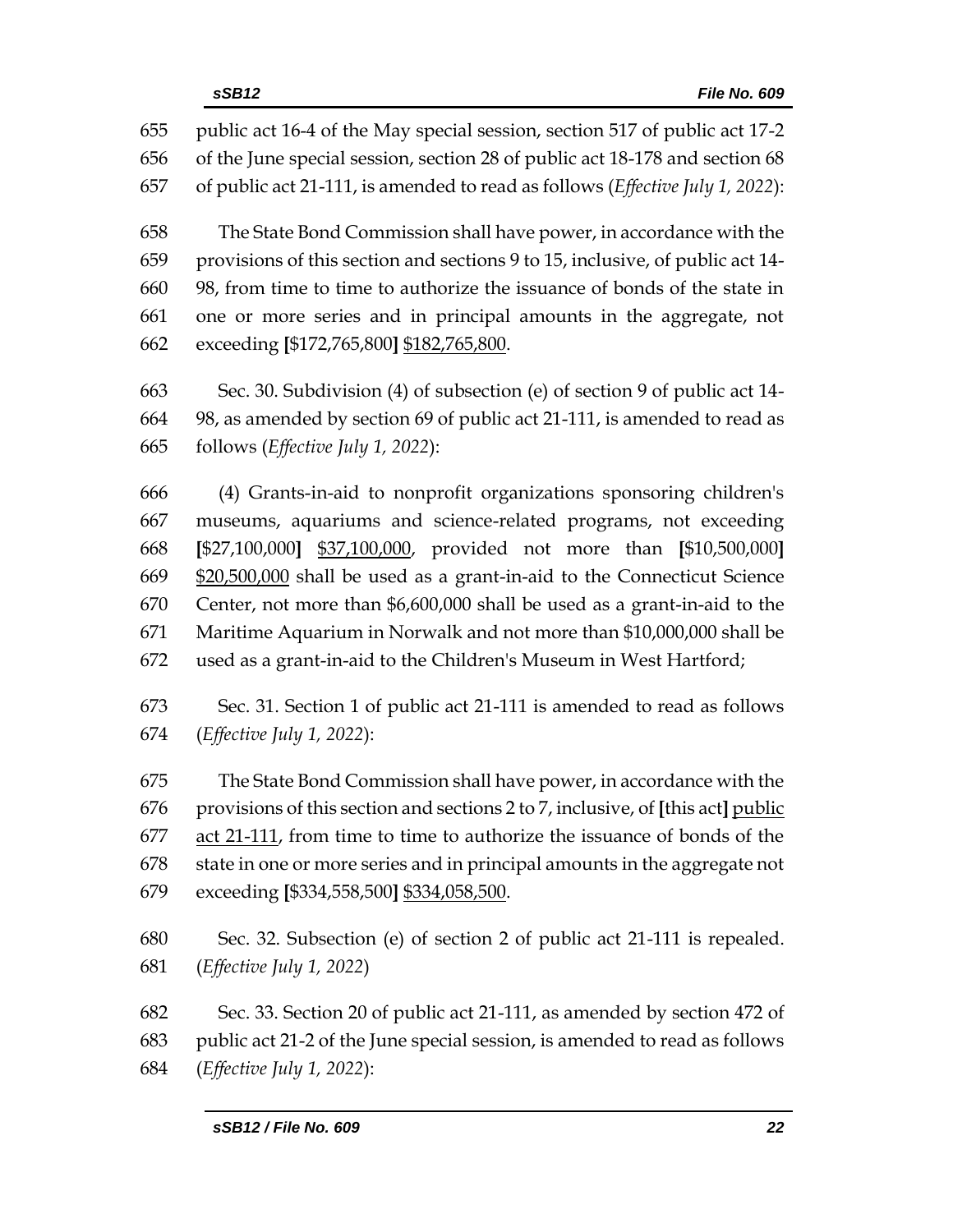|     | File No. 609<br>sSB12                                                      |
|-----|----------------------------------------------------------------------------|
| 685 | The State Bond Commission shall have power, in accordance with the         |
| 686 | provisions of this section and sections 21 to 26, inclusive, of public act |
| 687 | 21-111, from time to time to authorize the issuance of bonds of the state  |
| 688 | in one or more series and in principal amounts in the aggregate not        |
| 689 | exceeding [\$241,565,000] \$286,565,000.                                   |
| 690 | Sec. 34. Subdivision (1) of subsection (e) of section 21 of public act 21- |
| 691 | 111 is amended to read as follows ( <i>Effective July 1</i> , 2022):       |
| 692 | (1) Alterations, renovations and new construction at state parks and       |
| 693 | other recreation facilities, including Americans with Disabilities Act     |
| 694 | improvements, not exceeding [\$15,000,000] \$30,000,000;                   |
| 695 | Sec. 35. Subsection (j) of section 21 of public act 21-111 is amended to   |
| 696 | read as follows (Effective July 1, 2022):                                  |
| 697 | (j) For the Department of Correction: Alterations, renovations, and        |
| 698 | improvements to existing state-owned buildings for inmate housing,         |
| 699 | programming and staff training space and additional inmate capacity,       |
| 700 | and for support facilities and off-site improvements, not exceeding        |
| 701 | [\$10,000,000] \$40,000,000.                                               |
| 702 | Sec. 36. Section 31 of public act 21-111, as amended by section 474 of     |
| 703 | public act 21-2 of the June special session, is amended to read as follows |
| 704 | ( <i>Effective July 1, 2022</i> ):                                         |
| 705 | The State Bond Commission shall have power, in accordance with the         |
| 706 | provisions of this section and sections 32 to 38, inclusive, of public act |
| 707 | 21-111, from time to time to authorize the issuance of bonds of the state  |
| 708 | in one or more series and in principal amounts in the aggregate, not       |
| 709 | exceeding [\$198,550,000] \$203,550,000.                                   |
| 710 | Sec. 37. Subdivision (1) of subsection (b) of section 32 of public act 21- |
| 711 | 111 is amended to read as follows (Effective July 1, 2022):                |
| 712 | (1) Grants-in-aid to municipalities for open space land acquisition        |
| 713 | and development for conservation or recreational purposes, not             |
| 714 | exceeding [\$10,000,000] \$15,000,000;                                     |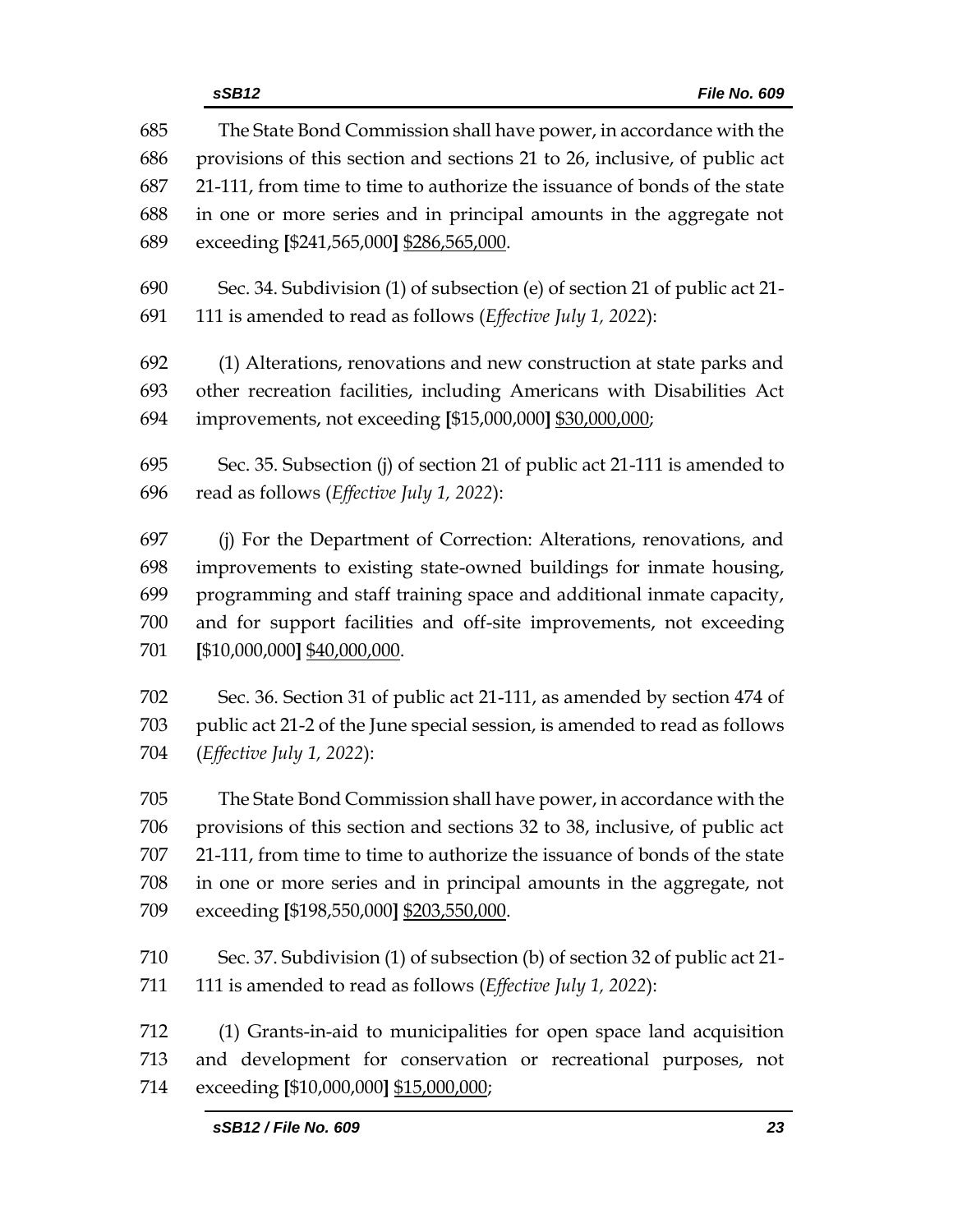Sec. 38. (*Effective July 1, 2022*) (a) For the purposes described in subsection (b) of this section, the State Bond Commission shall have the power from time to time to authorize the issuance of bonds of the state in one or more series and in principal amounts not exceeding in the aggregate ten million dollars.

 (b) The proceeds of the sale of said bonds, to the extent of the amount stated in subsection (a) of this section, shall be used by the Connecticut State Colleges and Universities for the purpose of constructing, improving or equipping child care centers on or near college and university campuses, including, but not limited to, payment of associated costs for architectural, engineering or demolition services.

 (c) All provisions of section 3-20 of the general statutes, or the exercise of any right or power granted thereby, which are not inconsistent with the provisions of this section are hereby adopted and shall apply to all bonds authorized by the State Bond Commission pursuant to this section, and temporary notes in anticipation of the money to be derived from the sale of any such bonds so authorized may be issued in accordance with said section 3-20 and from time to time renewed. Such bonds shall mature at such time or times not exceeding twenty years from their respective dates as may be provided in or pursuant to the resolution or resolutions of the State Bond Commission authorizing such bonds. None of said bonds shall be authorized except upon a finding by the State Bond Commission that there has been filed with it a request for such authorization which is signed by or on behalf of the Secretary of the Office of Policy and Management and states such terms and conditions as said commission, in its discretion, may require. Said bonds issued pursuant to this section shall be general obligations of the state and the full faith and credit of the state of Connecticut are pledged for the payment of the principal of and interest on said bonds as the same become due, and accordingly and as part of the contract of the state with the holders of said bonds, appropriation of all amounts necessary for punctual payment of such principal and interest is hereby made, and the State Treasurer shall pay such principal and interest as the same become due.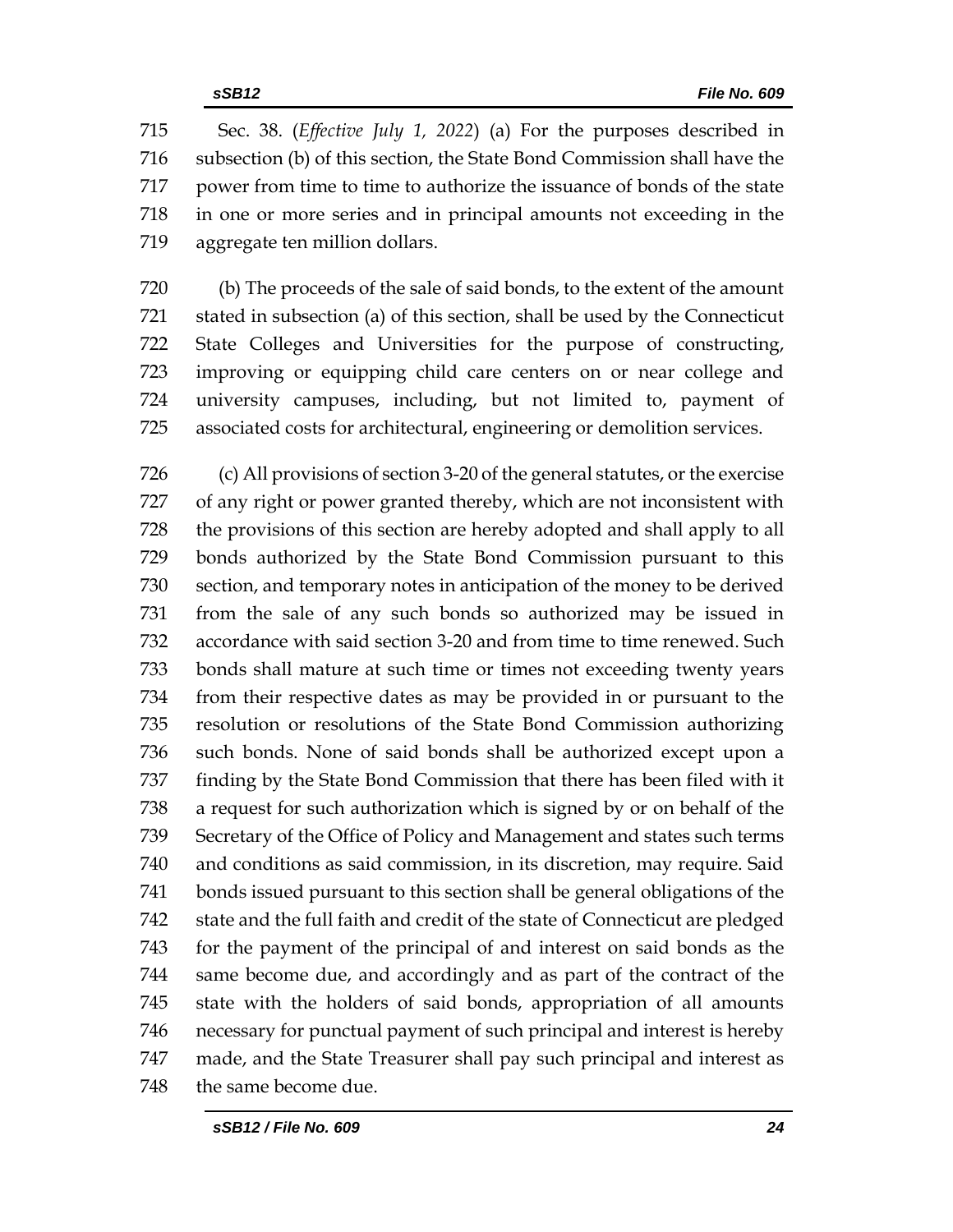Sec. 39. (*Effective July 1, 2022*) (a) For the purposes described in subsection (b) of this section, the State Bond Commission shall have the power from time to time to authorize the issuance of bonds of the state in one or more series and in principal amounts not exceeding in the aggregate twenty million dollars.

 (b) The proceeds of the sale of said bonds, to the extent of the amount stated in subsection (a) of this section, shall be used by the Department of Housing for the purpose of developing housing for health care workers, in collaboration with the Chief Workforce Officer.

 (c) All provisions of section 3-20 of the general statutes, or the exercise of any right or power granted thereby, which are not inconsistent with the provisions of this section are hereby adopted and shall apply to all bonds authorized by the State Bond Commission pursuant to this section, and temporary notes in anticipation of the money to be derived from the sale of any such bonds so authorized may be issued in accordance with said section 3-20 and from time to time renewed. Such bonds shall mature at such time or times not exceeding twenty years from their respective dates as may be provided in or pursuant to the resolution or resolutions of the State Bond Commission authorizing such bonds. None of said bonds shall be authorized except upon a finding by the State Bond Commission that there has been filed with it a request for such authorization which is signed by or on behalf of the Secretary of the Office of Policy and Management and states such terms and conditions as said commission, in its discretion, may require. Said bonds issued pursuant to this section shall be general obligations of the state and the full faith and credit of the state of Connecticut are pledged for the payment of the principal of and interest on said bonds as the same become due, and accordingly and as part of the contract of the state with the holders of said bonds, appropriation of all amounts necessary for punctual payment of such principal and interest is hereby made, and the State Treasurer shall pay such principal and interest as the same become due.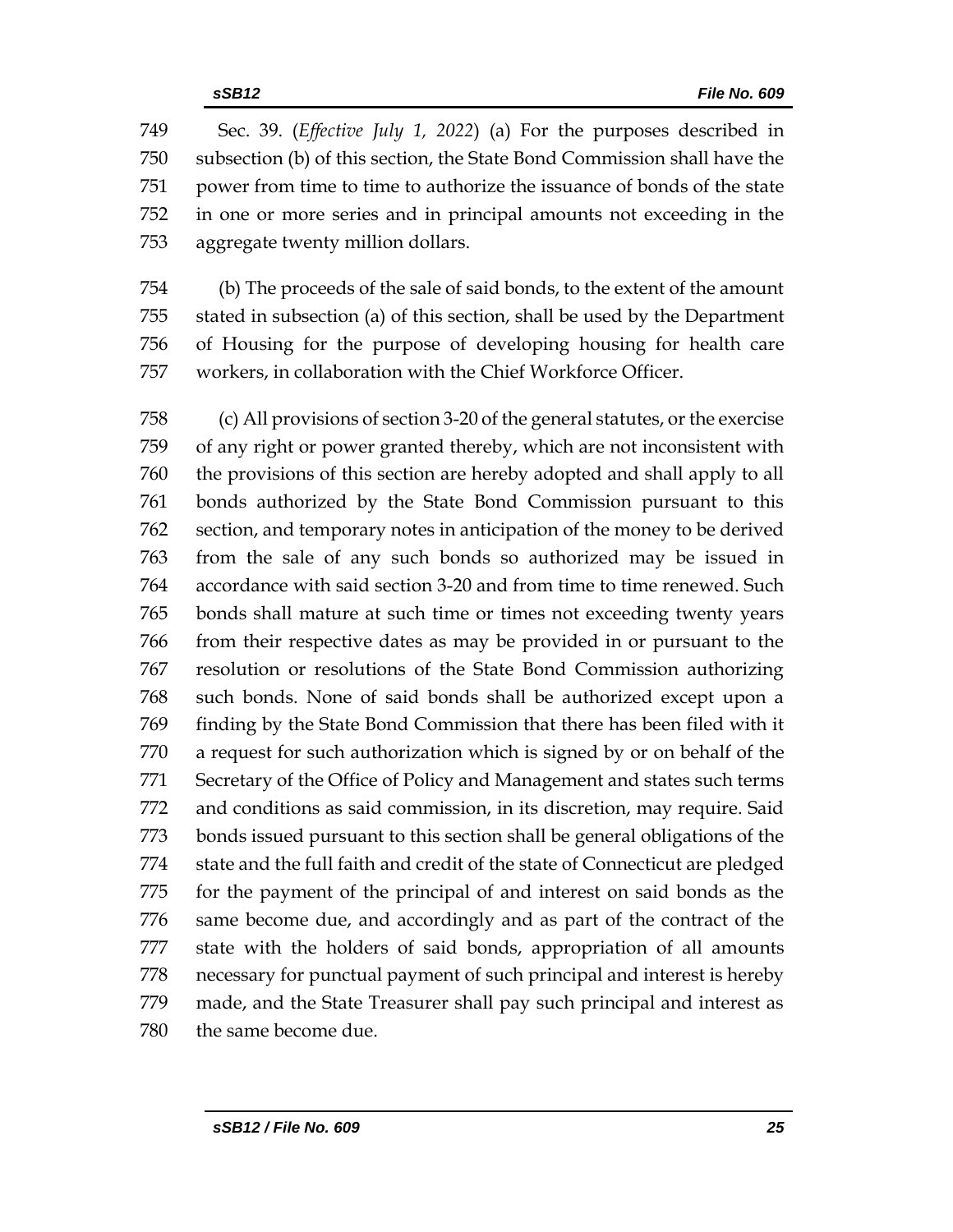| sections: |              | This act shall take effect as follows and shall amend the following |
|-----------|--------------|---------------------------------------------------------------------|
| Section 1 | July 1, 2022 | New section                                                         |
| Sec. 2    | July 1, 2022 | New section                                                         |
| Sec. 3    | July 1, 2022 | New section                                                         |
| Sec. 4    | July 1, 2022 | New section                                                         |
| Sec. 5    | July 1, 2022 | New section                                                         |
| Sec. 6    | July 1, 2022 | New section                                                         |
| Sec. 7    | July 1, 2022 | New section                                                         |
| Sec. 8    | July 1, 2022 | New section                                                         |
| Sec. 9    | July 1, 2022 | New section                                                         |
| Sec. 10   | July 1, 2022 | New section                                                         |
| Sec. 11   | July 1, 2022 | New section                                                         |
| Sec. 12   | July 1, 2022 | New section                                                         |
| Sec. 13   | July 1, 2022 | New section                                                         |
| Sec. 14   | July 1, 2022 | New section                                                         |
| Sec. 15   | July 1, 2022 | New section                                                         |
| Sec. 16   | from passage | $3-36b$                                                             |
| Sec. 17   | from passage | $3-36c$                                                             |
| Sec. 18   | from passage | 3-36e                                                               |
| Sec. 19   | from passage | $3-36f$                                                             |
| Sec. 20   | from passage | $3-36g$                                                             |
| Sec. 21   | from passage | $3-36h$                                                             |
| Sec. 22   | from passage | $3-36i$                                                             |
| Sec. 23   | from passage | $3-13c$                                                             |
| Sec. 24   | July 1, 2022 | $4a-10(a)$                                                          |
| Sec. 25   | July 1, 2022 | $7-277c(c)$                                                         |
| Sec. 26   | July 1, 2022 | $8-37mm(b)$                                                         |
| Sec. 27   | July 1, 2022 | 10-287d                                                             |
| Sec. 28   | July 1, 2022 | $23-103(a)$                                                         |
| Sec. 29   | July 1, 2022 | PA 14-98, Sec. 8                                                    |
| Sec. 30   | July 1, 2022 | PA 14-98, Sec. 9(e)(4)                                              |
| Sec. 31   | July 1, 2022 | PA 21-111, Sec. 1                                                   |
| Sec. 32   | July 1, 2022 | PA 21-111, Sec. 2(e)                                                |
| Sec. 33   | July 1, 2022 | PA 21-111, Sec. 20                                                  |
| Sec. 34   | July 1, 2022 | PA 21-111, Sec. 21(e)(1)                                            |
| Sec. 35   | July 1, 2022 | PA 21-111, Sec. 21(j)                                               |
| Sec. 36   | July 1, 2022 | PA 21-111, Sec. 31                                                  |
| Sec. 37   | July 1, 2022 | PA 21-111, Sec. $32(b)(1)$                                          |
| Sec. 38   | July 1, 2022 | New section                                                         |

 $\overline{\phantom{a}}$  This act shall take effect as follows and shall amend the following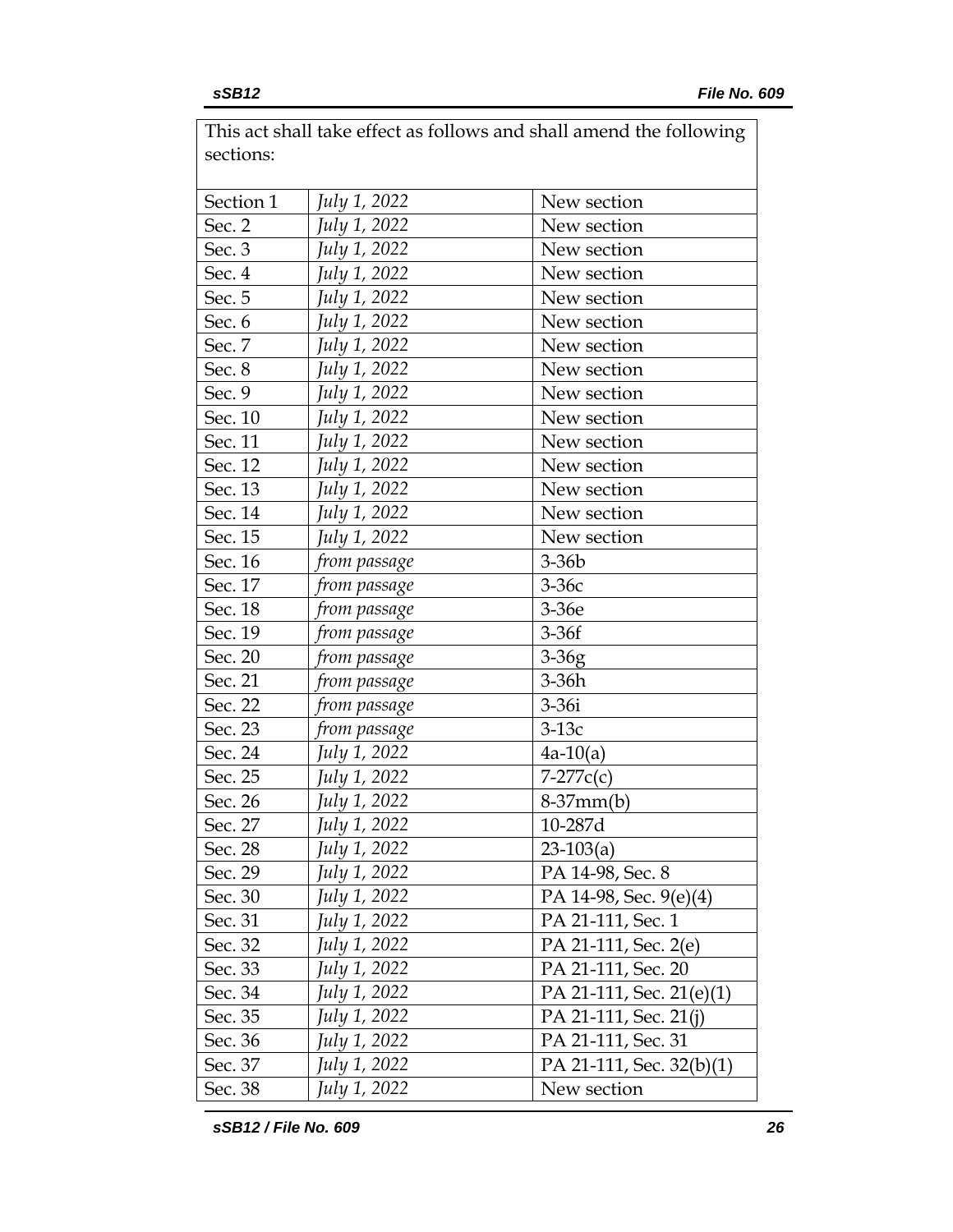*File No. 609* 

| 2022<br>1111<br>∼∽<br>ulu<br>2022 | section<br>W. |
|-----------------------------------|---------------|
|-----------------------------------|---------------|

*FIN Joint Favorable Subst.*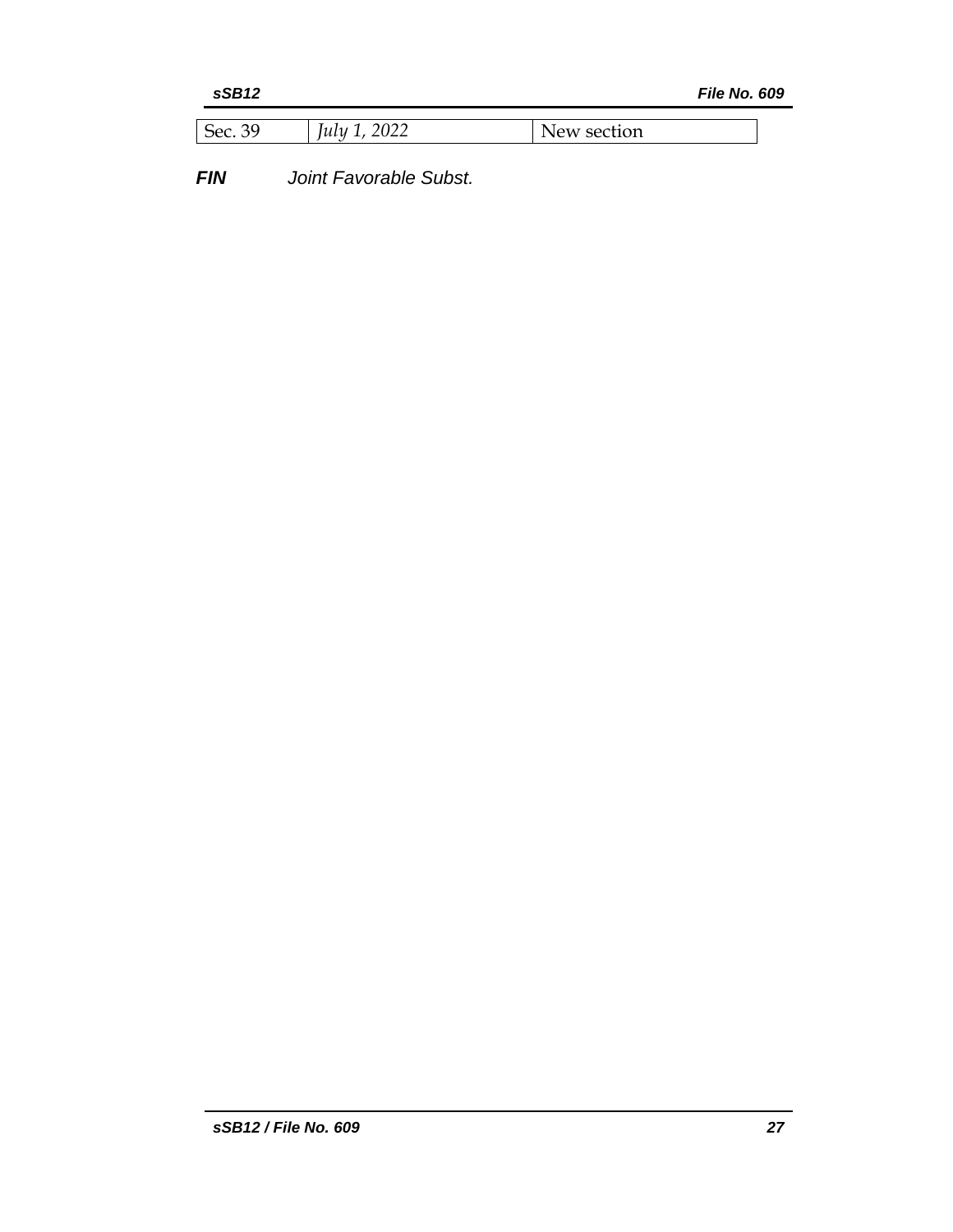*The following Fiscal Impact Statement and Bill Analysis are prepared for the benefit of the members of the General Assembly, solely for purposes of information, summarization and explanation and do not represent the intent of the General Assembly or either chamber thereof for any purpose. In general,*  fiscal impacts are based upon a variety of informational sources, including the analyst's professional *knowledge. Whenever applicable, agency data is consulted as part of the analysis, however final products do not necessarily reflect an assessment from any specific department.*

### *OFA Fiscal Note*

#### *State Impact:*

| <b>Agency Affected</b>        | <b>Fund-Effect</b> | $FY$ 23 \$ |
|-------------------------------|--------------------|------------|
| Treasurer, Debt Serv.         | GF - Cost          | See Below  |
| Resources of the General Fund | GF - Precludes     | See Below  |
|                               | Revenue Gain       |            |

Note: GF=General Fund

#### *Municipal Impact:*

| <b>Municipalities</b>  | <b>Effect</b> | FY 23 \$  |
|------------------------|---------------|-----------|
| Various Municipalities | Potential     | See Below |
|                        | Revenue       |           |
|                        | Gain          |           |

#### *Explanation*

#### **BONDING**

Table 1 below summarizes the increases and reductions made to General Obligation (GO) bonds in FY 23. 1

#### **Table 1: FY 22 and FY 23 Increases and Reductions to GO, STO, and CWF Bond Authorizations (in millions)**

| Description                          | FY 23 \$ |  |
|--------------------------------------|----------|--|
| <b>General Obligation (GO) Bonds</b> |          |  |
| New Authorizations                   | 337.8    |  |
| Changes to Prior Authorizations      | 128 OI   |  |

<sup>&</sup>lt;sup>1</sup> The fiscal impact is limited to just those bond authorizations changed in the bill and does not reflect the overall amount of bond authorizations effective under current law in FY 23.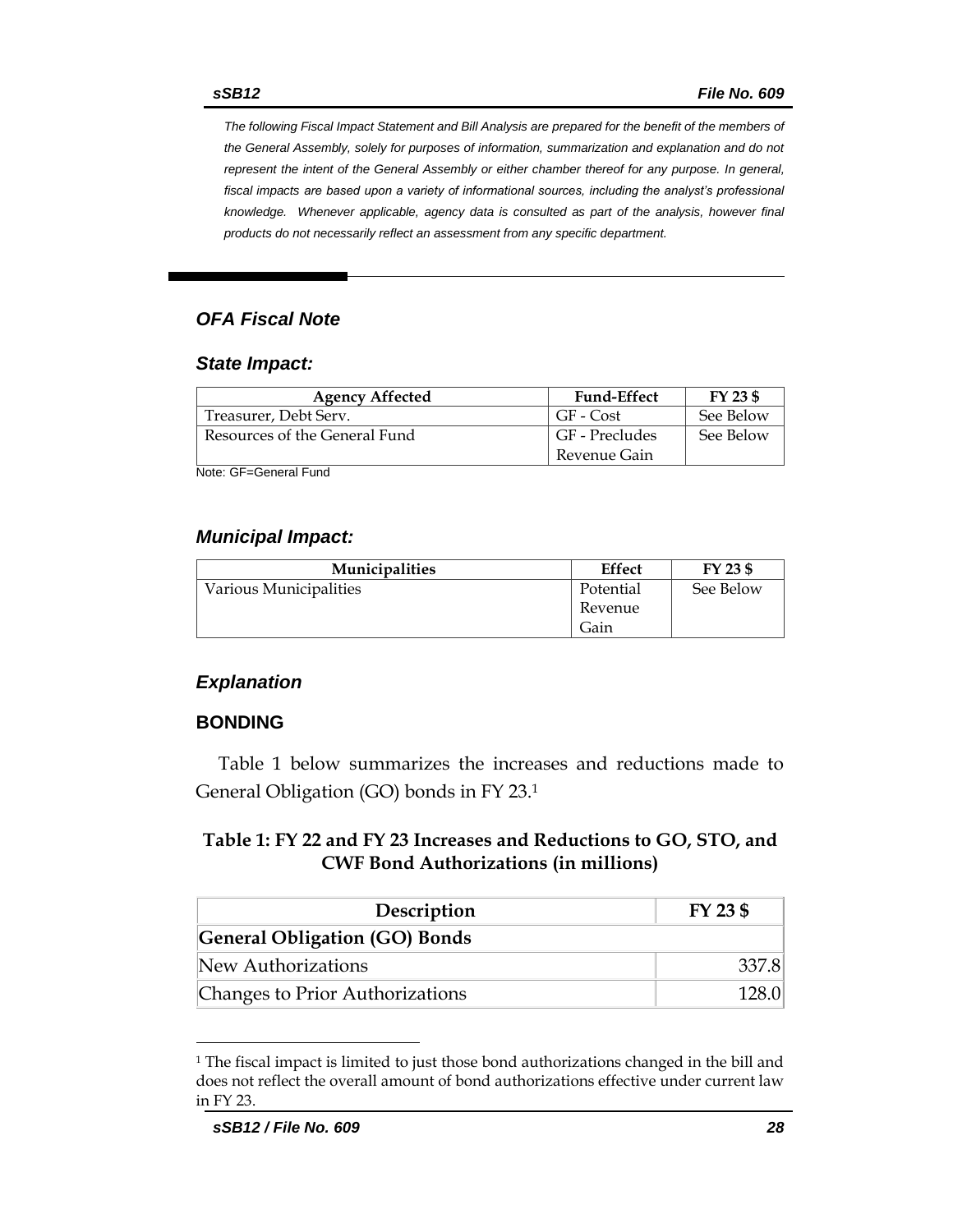| Reductions to Current Authorizations | (100.5) |
|--------------------------------------|---------|
| <b>NET TOTAL GO BONDS</b>            | 365.3   |

Table 2 indicates the eventual total General Fund fiscal impact of the bill, through debt service, if all bonds authorized by the bill are allocated by the State Bond Commission and issued by the Office of the State Treasurer. If new authorizations are fully allocated when effective, there would be a cost to the General Fund for debt service of approximately \$18.3 million in FY 24. The remaining debt service costs identified in Table 2 would be repaid after FY 24.

**Table 2: Net GO Bond Authorizations and Estimated Total Debt Service Cost (in millions)**

| <b>Fiscal Year</b><br>Authorized                                                         | <b>Authorization Amount \$</b> | <b>Total Estimated Debt</b><br><b>Service Cost<sup>1</sup> \$</b> |  |
|------------------------------------------------------------------------------------------|--------------------------------|-------------------------------------------------------------------|--|
| 2023                                                                                     | 365.3                          | 522.6                                                             |  |
| <sup>1</sup> Debt service estimates based on market rates and repaid over 20 year terms. |                                |                                                                   |  |

#### **Municipal Impact of Bonding Provisions**

To the extent authorized bonds are allocated by the State Bond Commission, new authorizations for multiple bond programs, including programs regarding municipal traffic signals, municipal purchase of electric buses, school HVAC construction, open space conservation, and clean water programs, will result in potential revenue gain to various municipalities.

#### **Baby Bonds Program Changes**

Besides the \$50 million increase in GO bonds for the Baby Bonds program reflected in the totals provided above, the bill eliminates the FY 34 authorization for the program of \$50 million. The bill also alters technical and administrative aspects of the program. Future General Fund debt service costs may be incurred sooner under the bill to the degree that it causes future authorized GO bond funds to be available, expended, or to be expended more rapidly than they otherwise would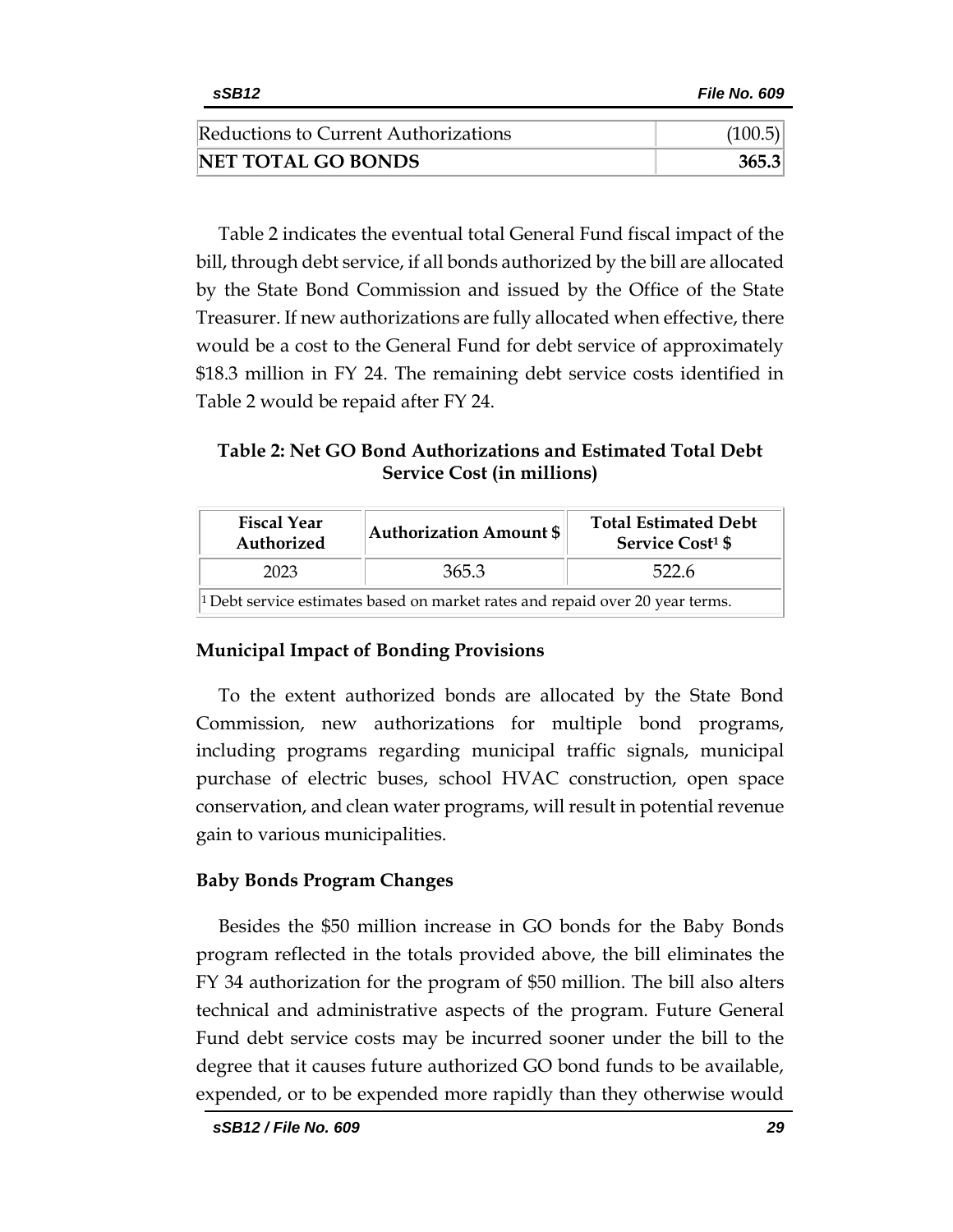have been.

The bill also exempts disbursements from the fund from state and local taxes, which precludes a potential revenue gain to the state beginning in FY 40.

### *The Out Years*

To the extent that bonds are allocated and issued, debt service payments may extend up to 20 years from the time, and under of the terms, of issuance.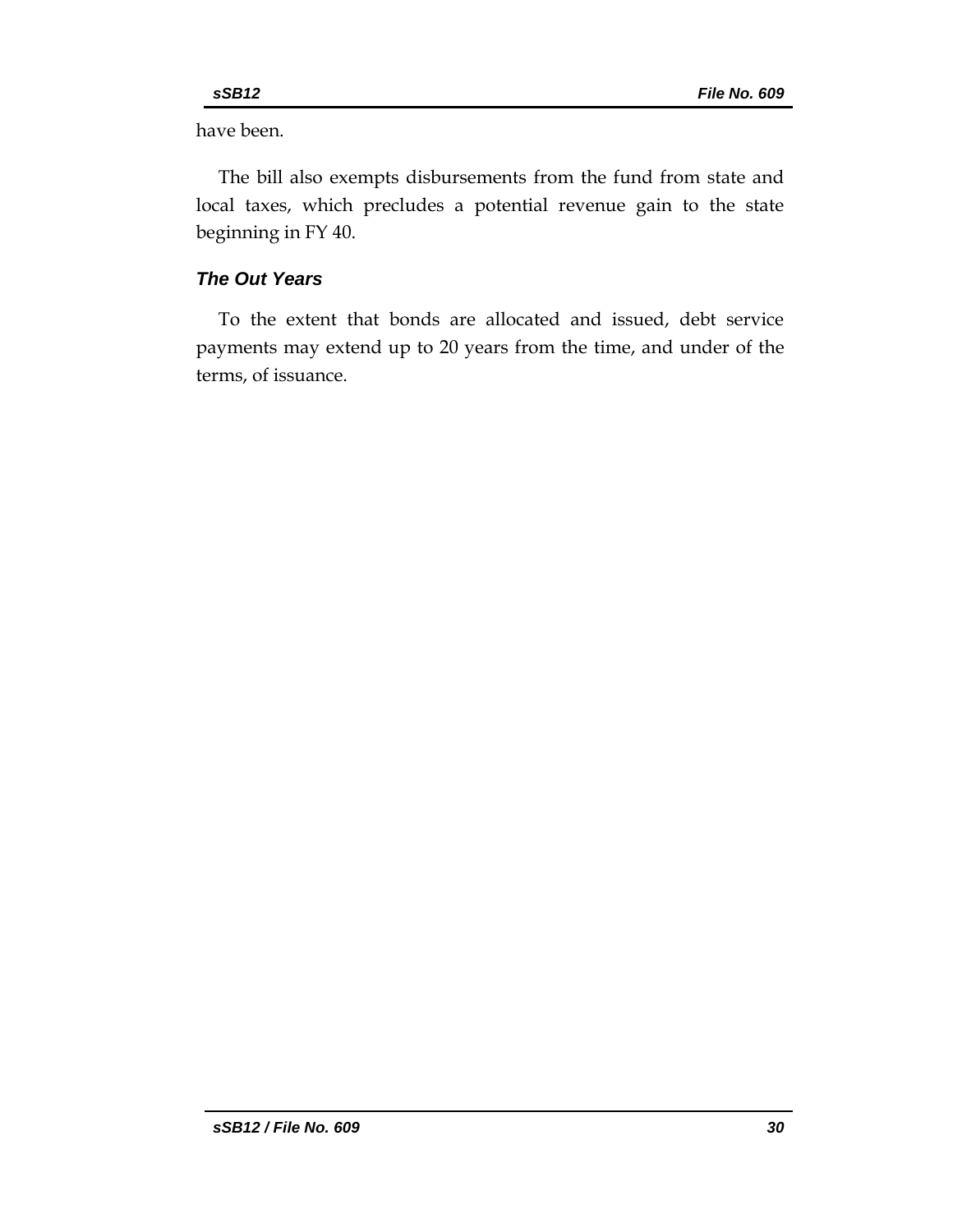### **OLR Bill Analysis sSB 12**

*AN ACT AUTHORIZING AND ADJUSTING BONDS OF THE STATE FOR CAPITAL IMPROVEMENTS AND OTHER PURPOSES AND CONCERNING THE CONNECTICUT BABY BOND TRUST PROGRAM AND GRANTS FOR CERTAIN LAW ENFORCEMENT EQUIPMENT AND HOMELESSNESS PREVENTION AND RESPONSE.* 

#### **SUMMARY**

This bill authorizes \$465.8 million in new general obligation (GO) bonds for FY 23 for state projects and grant programs. This includes grants for school air quality improvements (\$100 million), traffic signal modernization (\$75 million), and matching funds for federal Infrastructure Investment and Jobs Act projects and programs (\$75 million). It also cancels \$100.5 million in existing GO bond authorizations.

The bill also does the following:

- 1. makes various changes to the Connecticut Baby Bond Trust program, including modifying the program's bond authorization schedule and exempting the trust's disbursements, rather than its property and earnings, from all state and local taxes;
- 2. extends, to FY 23, the Office of Policy and Management (OPM) municipal grant program for costs associated with purchasing eligible police body cameras, digital data storage devices or services, and dashboard cameras; and
- 3. changes the purposes for which the Department of Housing (DOH) may use the bond-funded homelessness prevention and response fund.

EFFECTIVE DATE: July 1, 2022, except the Baby Bond program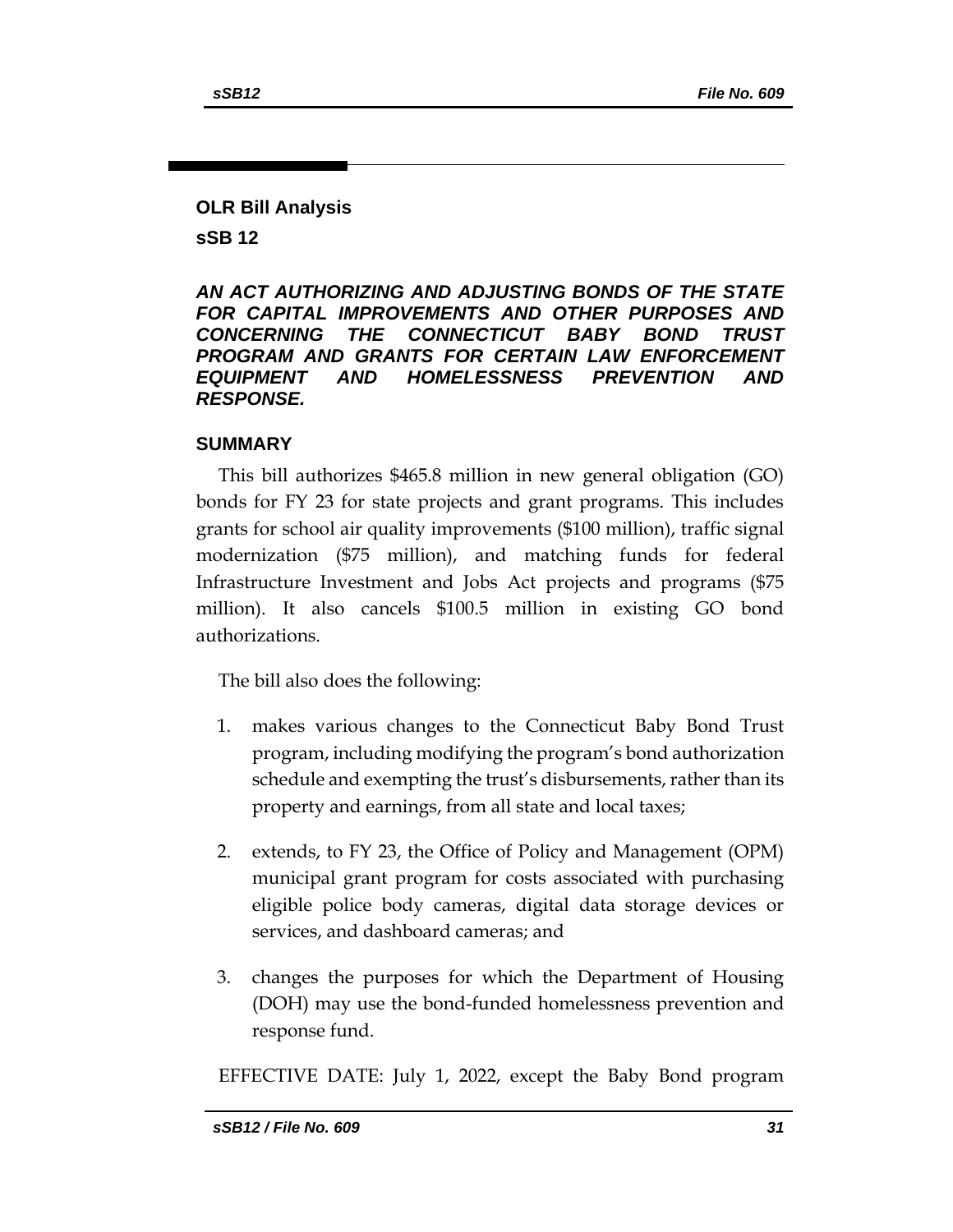changes are effective upon passage.

# **§§ 1-15 & 38-39 — NEW BOND AUTHORIZATIONS FOR STATE AGENCY PROJECTS**

The bill authorizes state GO bonds in FY 23 for the state projects and grant programs listed in the table below. The bonds are subject to standard issuance procedures and have a maximum term of 20 years.

The bill includes a standard provision requiring, as a condition of bond authorizations for grants to private entities, each granting agency to include repayment provisions in its grant contract if the facility for which the grant is made ceases to be used for the grant purposes within 10 years of receipt. (It exempts the Connecticut Higher Education Supplemental Loan Authority (CHESLA) grants from this requirement.) The required repayment is reduced by 10% for each full year that the facility is used for the grant purpose.

| ş    | Agency                                                          | For                                                                                                                                                                                                                                                                                         | <b>Amount</b> |  |
|------|-----------------------------------------------------------------|---------------------------------------------------------------------------------------------------------------------------------------------------------------------------------------------------------------------------------------------------------------------------------------------|---------------|--|
|      | <b>STATE PROJECTS</b>                                           |                                                                                                                                                                                                                                                                                             |               |  |
| 2(a) | <b>OPM</b>                                                      | State matching funds for projects and programs<br>allowed under the federal Infrastructure<br>Investment and Jobs Act                                                                                                                                                                       | \$75,000,000  |  |
| 2(b) | Agricultural<br>Experiment<br>Station                           | Renovations and improvements to Jenkins<br>Laboratory greenhouses                                                                                                                                                                                                                           | 800,000       |  |
| 2(c) | Department of<br>Transportation                                 | Assisting municipalities to modernize existing<br>traffic signal equipment and operations                                                                                                                                                                                                   | 75,000,000    |  |
|      |                                                                 | Matching funds necessary for municipalities,<br>school districts, and school bus operators to<br>submit federal grant applications in order to<br>maximize federal funding for purchasing or<br>leasing zero-emission electric school buses and<br>electric vehicle charging infrastructure | 20,000,000    |  |
|      |                                                                 | Constructing, altering, renovating, and<br>improving noise barriers                                                                                                                                                                                                                         | 5,000,000     |  |
| 38   | <b>Connecticut State</b><br>Colleges and<br><b>Universities</b> | Constructing, improving, or equipping child care<br>centers on or near college and university<br>campuses, including paying associated<br>architectural, engineering, or demolition service<br>costs                                                                                        | 10,000,000    |  |

**Table 1: GO Bond Authorizations for State Projects and Grant Programs (FY 23)**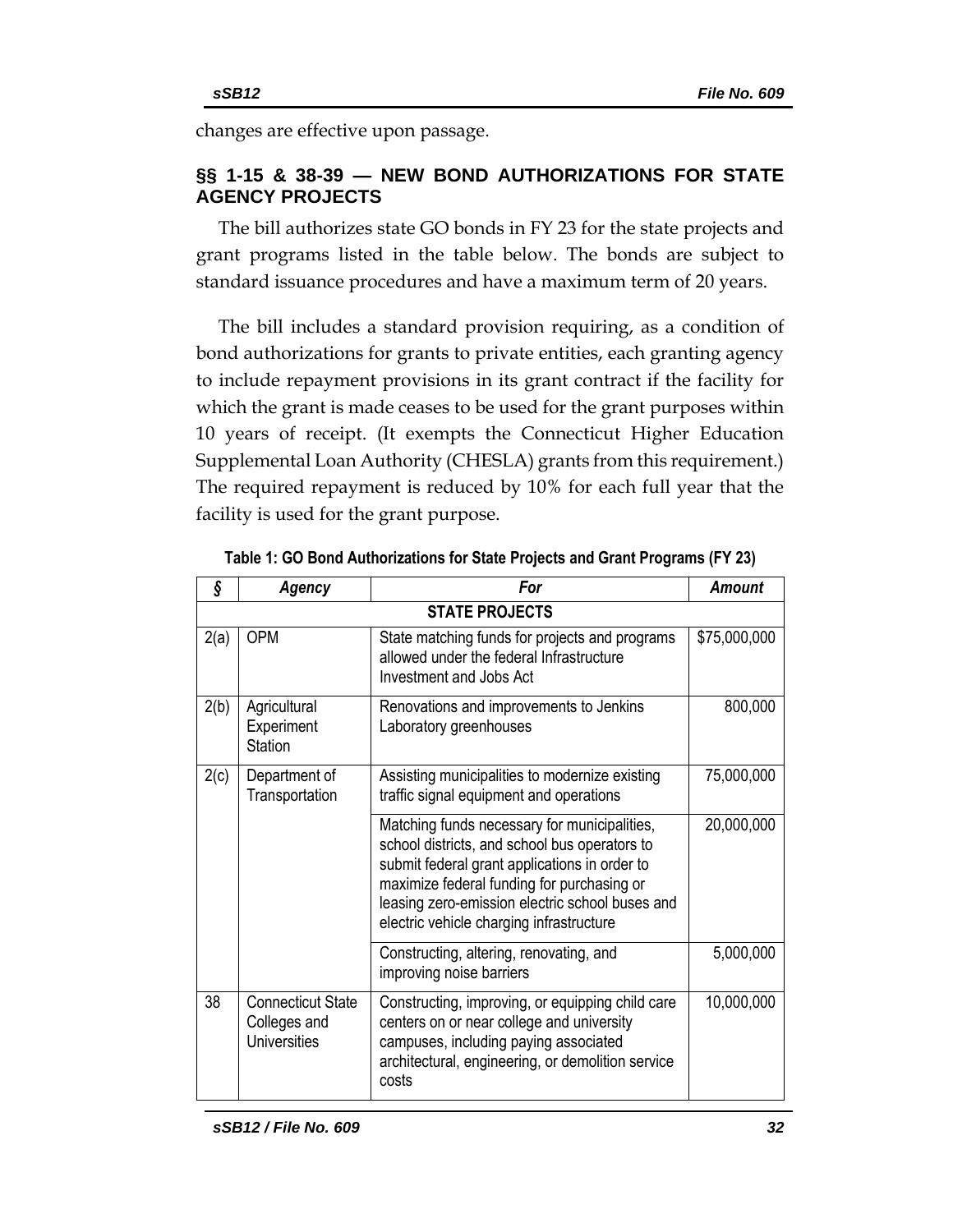| Ş             |                                                   | For<br>Agency                                                                                                                                           |             |  |  |
|---------------|---------------------------------------------------|---------------------------------------------------------------------------------------------------------------------------------------------------------|-------------|--|--|
| 39            | <b>DOH</b>                                        | Developing housing for health care workers in<br>collaboration with the chief workforce officer                                                         | 20,000,000  |  |  |
| <b>GRANTS</b> |                                                   |                                                                                                                                                         |             |  |  |
| 9(a)          | <b>OPM</b>                                        | Grants to food resource organizations for capital<br>improvements                                                                                       | 10,000,000  |  |  |
| 9(b)          | Department of<br>Administrative<br>Services (DAS) | Grants for school air quality improvements,<br>including upgrading, replacing, or installing<br>heating, ventilation, and air conditioning<br>equipment | 100,000,000 |  |  |
| 9(c)          | Department of<br>Agriculture                      | Grants for farmland restoration and climate<br>resiliency                                                                                               | 7,000,000   |  |  |
| 9(d)          | <b>CHESLA</b>                                     | Grants to state residents who graduate from a<br>state university or college for student loan<br>reimbursement                                          | 15,000,000  |  |  |

# **§§ 16-23 — CONNECTICUT BABY BOND TRUST PROGRAM**

The Connecticut Baby Bond Trust program, administered by the state treasurer, authorizes up to \$600 million in bonds to provide designated beneficiaries (i.e., babies born on or after July 1, 2021, whose births were covered under HUSKY) up to \$3,200 in a state trust. Once they reach age 18, designated beneficiaries that meet the program's eligibility requirements may receive the funds, including any investment earnings, to be used for an eligible expenditure (e.g., education, buying a home or investing in a business in Connecticut, and personal financial investments).

The bill makes various changes to the program, as described below, including minor, technical, and conforming changes and corrections.

# *Amounts Transferred for Designated Beneficiaries*

Under current law, the state treasurer must establish an accounting for each designated beneficiary and may transfer up to \$3,200 from the program's bond proceeds to the trust to be credited to the beneficiary's accounting at birth. The bill eliminates the requirement that (1) each designated beneficiary have an accounting and (2) the transferred funds come from these bond proceeds (see *Bond Authorization* below). It also allows the transfer to be made after the designated beneficiary's birth, rather than at birth.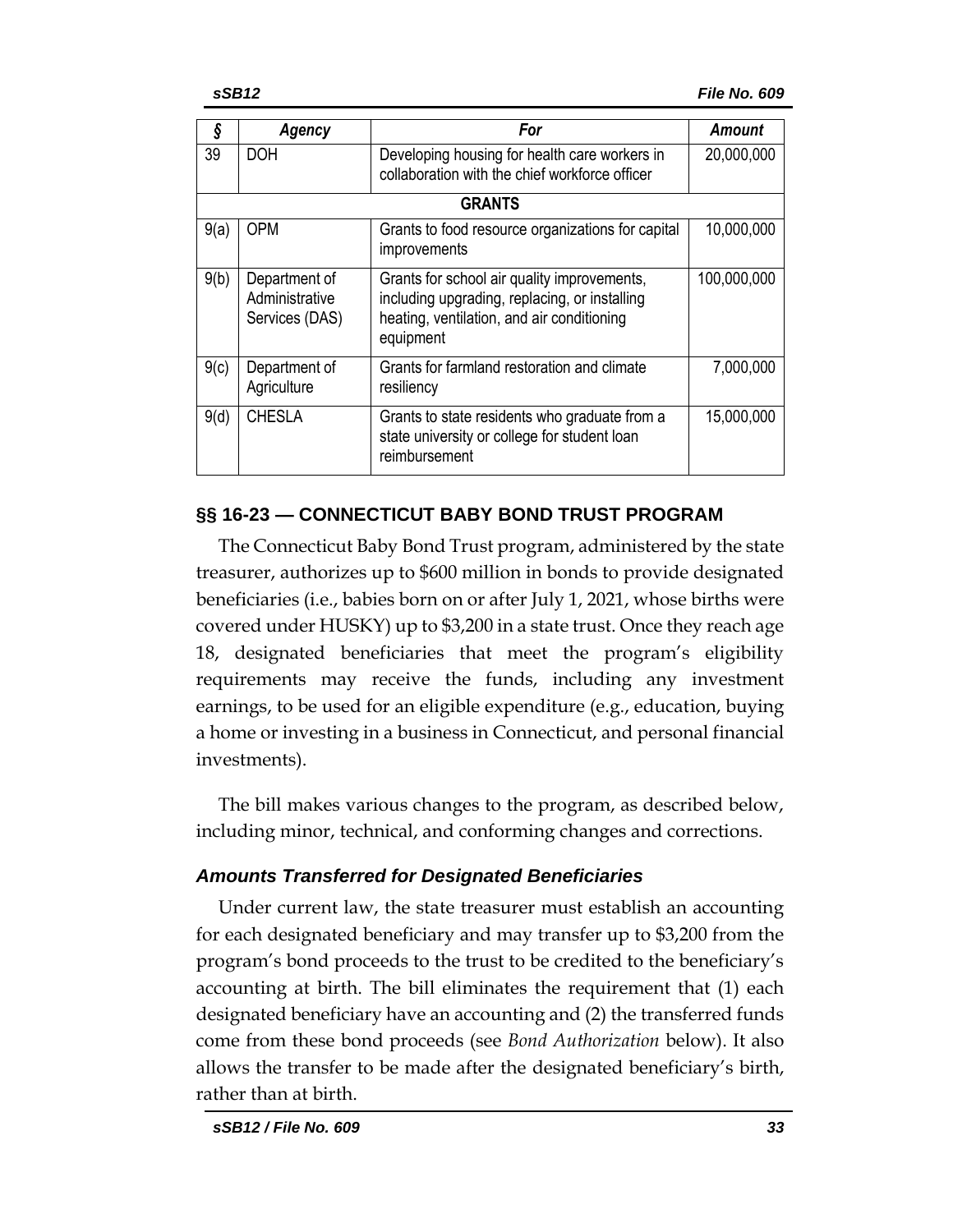Under current law, if a designated beneficiary fails to submit a valid claim before his or her 30th birthday or dies before doing so, the amount of his or her accounting is credited back to the trust's assets. The bill instead requires that this amount be retained by the trust to credit to designated beneficiaries born in subsequent years.

Existing law requires the treasurer to proportionately reduce the transfer amount for any year in which the bond funds are insufficient to provide the \$3,200 transfer to each beneficiary. The bill also requires, for any year in which these funds exceed the amount required to provide the transfer, that any excess be kept by the trust to credit to designated beneficiaries born in later years. It also makes technical and conforming changes.

#### *Bond Authorization*

Current law authorizes the treasurer to issue up to \$600 million in state general obligation bonds for the program, in amounts of up to \$50 million per year from FYs 23-34. The bill increases the FY 23 authorization to \$100 million and eliminates the \$50 million authorization for FY 34. It also authorizes the program's implementation expenses to be added to the capped amount of bonds authorized for each year of the program.

Current law requires the Baby Bonds program to be funded with bonds from a specific bond issuance and incorporates certain provisions relating to this issuance, including the treasurer's powers in connection with the bond sale and certain legal actions related to the bonds. The bill instead subjects the bonds authorized under the program to standard statutory bond procedures and repayment requirements.

#### *State and Local Tax Exemption*

The bill exempts disbursements from the trust, rather than the trust's property and earnings, from all state and local taxes.

#### *Treasurer Oversight*

The bill explicitly subjects the treasurer's trust investments to the same oversight and requirements that the law establishes for other treasurer-administered funds, such as the Teachers' Pension Fund, the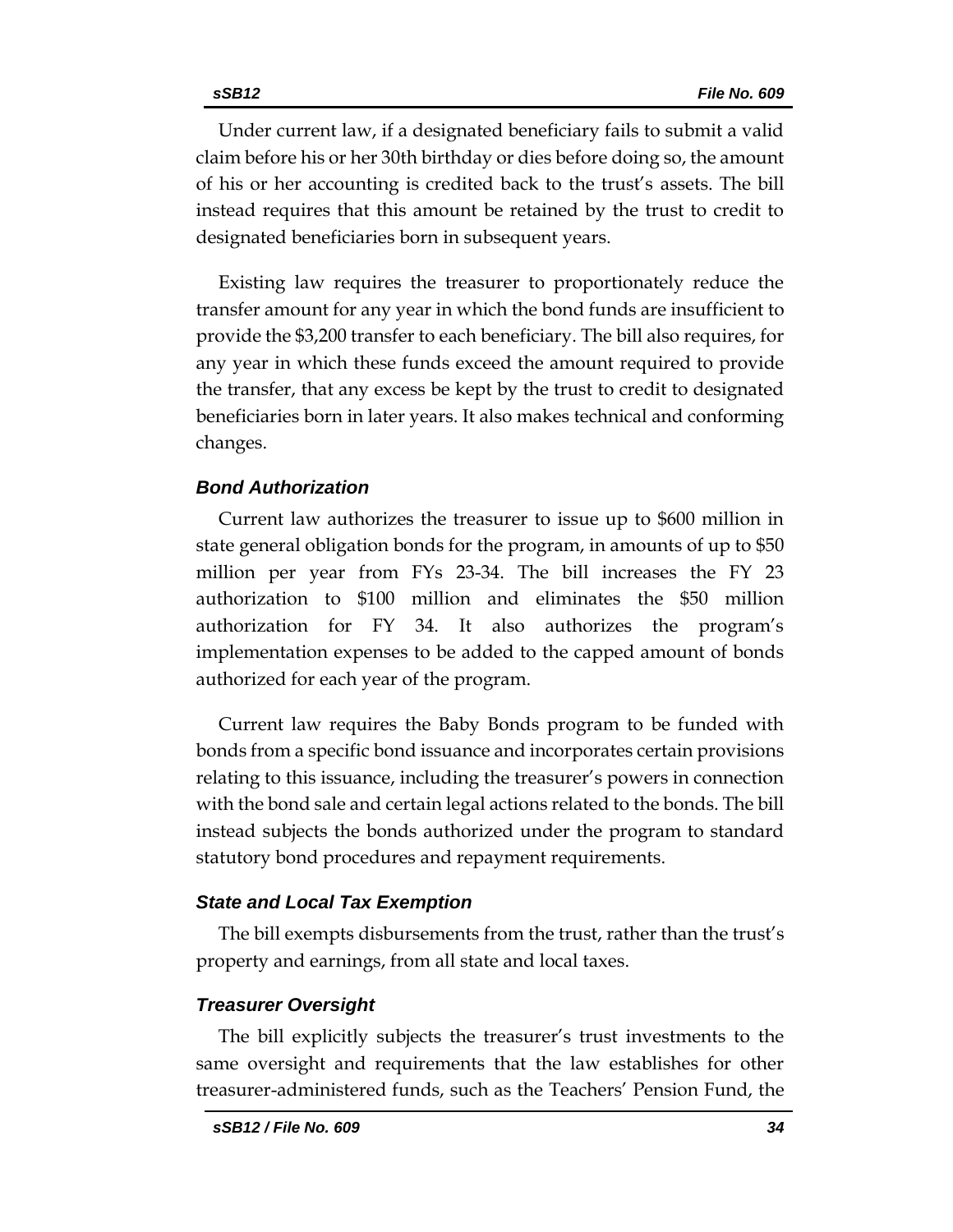State Employee Retirement Fund, and the Connecticut Municipal Employees' Retirement Fund (e.g., investment review by the Investment Advisory Council).

# *Abandoned Property*

The bill exempts the trust's property from the law for determining when property held by a fiduciary is presumed abandoned.

# *Impact on Assistance Programs and Need-Based Aid*

The bill prohibits disbursements from the trust from being considered assets or income when determining an individual's eligibility for (1) state-administered assistance programs, to the extent allowed by federal law, or (2) need-based, institutional aid grants offered at the state's public eligible educational institutions. In doing so, it eliminates similar provisions in current law that applied to funds invested in the trust.

# **§§ 24 & 27-37 — CHANGES TO EXISTING AUTHORIZATIONS**

# *§§ 24, 28-30, 33 & 34 — Increases to Existing Authorizations*

The bill increases the amounts authorized for the existing bond authorizations, as shown in Table 2.

| ş  | Agency                                                               | <b>Purpose/Fund</b>                                                                                       | <b>Current</b><br><b>Authorization</b> | Bill's<br><b>Authorization</b> | <i><u><b>Increase</b></u></i> |
|----|----------------------------------------------------------------------|-----------------------------------------------------------------------------------------------------------|----------------------------------------|--------------------------------|-------------------------------|
| 24 | <b>OPM</b>                                                           | Capital Equipment<br><b>Purchase Fund</b>                                                                 | \$10,000,000                           | \$25,000,000                   | \$15,000,000                  |
| 28 | Department of<br>Energy and<br>Environmental<br>Protection<br>(DEEP) | Connecticut<br>bikeway,<br>pedestrian<br>walkway,<br>recreational trail,<br>and greenway<br>grant program | 3,000,000                              | 6,000,000                      | 3,000,000                     |
| 30 | Department of<br>Economic and<br>Community<br>Development            | Grant to the<br>Connecticut<br><b>Science Center</b>                                                      | 10,500,000                             | 20,500,000                     | 10,000,000                    |
| 34 | <b>DEEP</b>                                                          | Alterations,<br>renovations, and<br>new construction                                                      | 15,000,000                             | 30,000,000                     | 15,000,000                    |

**Table 2: Increases to Existing Authorizations**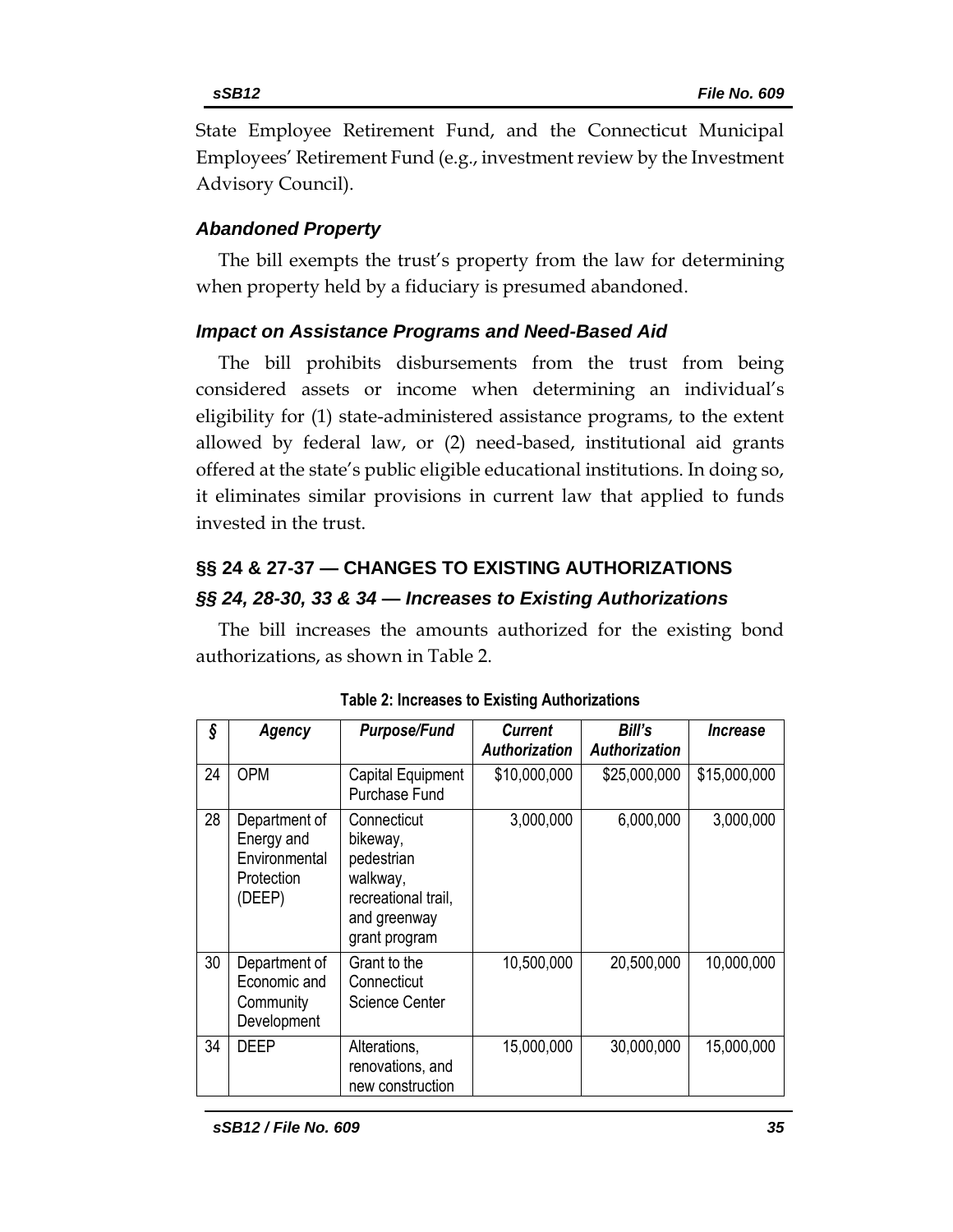| ş  | Agency                      | <b>Purpose/Fund</b>                                                                                                                                                                                                                                      | <b>Current</b><br><b>Authorization</b> | Bill's<br><b>Authorization</b> | <i><u><b>Increase</b></u></i> |
|----|-----------------------------|----------------------------------------------------------------------------------------------------------------------------------------------------------------------------------------------------------------------------------------------------------|----------------------------------------|--------------------------------|-------------------------------|
|    |                             | at state parks and<br>other recreation<br>facilities, including<br>Americans with<br><b>Disabilities Act</b><br>improvements                                                                                                                             |                                        |                                |                               |
| 35 | Department of<br>Correction | Alterations,<br>renovations, and<br>improvements to<br>existing state-<br>owned buildings<br>for inmate<br>housing,<br>programming and<br>staff training<br>space, additional<br>inmate capacity,<br>support facilities,<br>and off-site<br>improvements | 10,000,000                             | 40,000,000                     | 30,000,000                    |
| 37 | <b>DEEP</b>                 | Grants to<br>municipalities for<br>open space<br>acquisition and<br>development for<br>conservation or<br>recreational<br>purposes                                                                                                                       | 10,000,000                             | 15,000,000                     | 5,000,000                     |

### *§§ 27 & 31-32 — Cancellations and Reductions*

The bill cancels or reduces the authorizations shown in Table 3.

| ş  | Agency                                 | <b>Purpose/Fund</b>                                          | <b>Current</b><br><b>Authorization</b> | Amount<br><b>Cancelled</b> |
|----|----------------------------------------|--------------------------------------------------------------|----------------------------------------|----------------------------|
| 27 | <b>DAS</b>                             | School construction<br>projects                              | \$550,000,000                          | \$100,000,000              |
| 32 | Department of<br><b>Motor Vehicles</b> | Development of a master<br>plan for department<br>facilities | 500,000                                | 500,000                    |

**Table 3: Bond Cancellations and Reductions**

### **§ 25 — GRANT PROGRAM FOR PURCHASING ELIGIBLE BODY AND DASHBOARD CAMERAS AND RELATED EQUIPMENT AND SERVICES**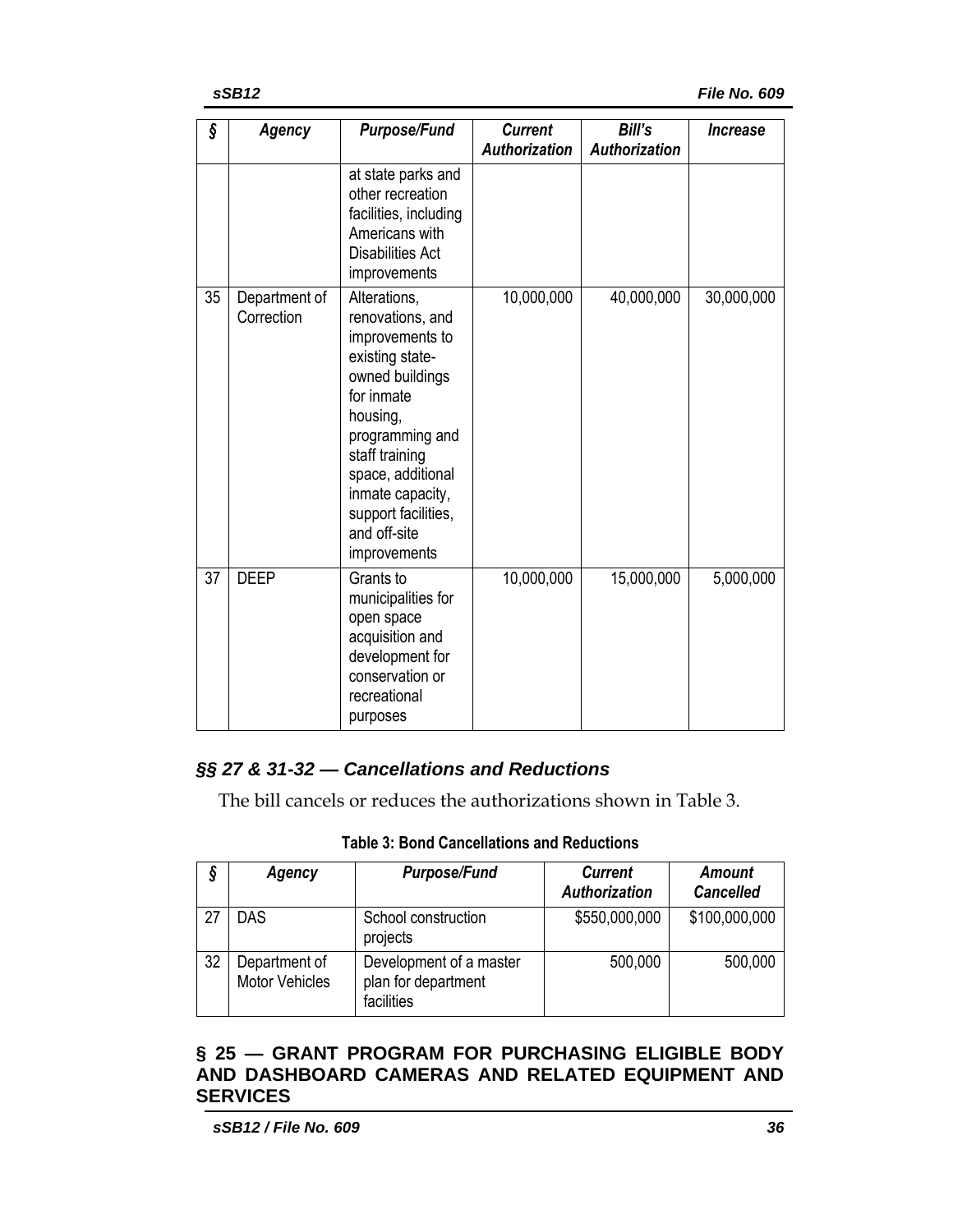The bill extends, to FY 23, the OPM-administered municipal grant program for costs associated with purchasing eligible police body cameras, digital data storage devices or services, and certain dashboard cameras. By law, the grants are for up to 50% of the associated costs for distressed municipalities and 30% for all other municipalities.

# **§ 26 — HOMELESS PREVENTION AND RESPONSE FUND**

Existing law authorizes up to \$30 million to DOH for a homelessness prevention and response fund. Under current law, the fund is to provide forgivable loans and grants to landlords (1) participating in a rapid rehousing program (e.g., waiting security deposits or abating rent for a designated period) and (2) abating rent for scattered supportive housing units, by among other things, capitalizing operating and replacement reserves for these units. The bill limits the fund's purposes to providing grants to capitalize operating and replacement reserves in supportive housing units.

# **BACKGROUND**

# *Related Bills*

sSB 384, favorably reported by the Finance, Revenue and Bonding Committee, contains the same changes to the Baby Bond program.

sSB 4 (File 406), favorably reported by the Transportation and Finance, Revenue and Bonding committees, authorizes (1) \$75 million in GO bonds to assist municipalities with modernizing existing traffic signals and (2) \$20 million in GO bonds for DEEP to provide matching funds necessary to maximize federal funding for buying or leasing zeroemission school buses.

sSB 428 (File 449), favorably reported by the Education Committee, requires the DAS to administer a reimbursement grant program beginning in FY 23 for the cost of school indoor air quality improvements, including the installation, replacement, or upgrading of heating, ventilation, and air-conditioning systems.

# **COMMITTEE ACTION**

Finance, Revenue and Bonding Committee